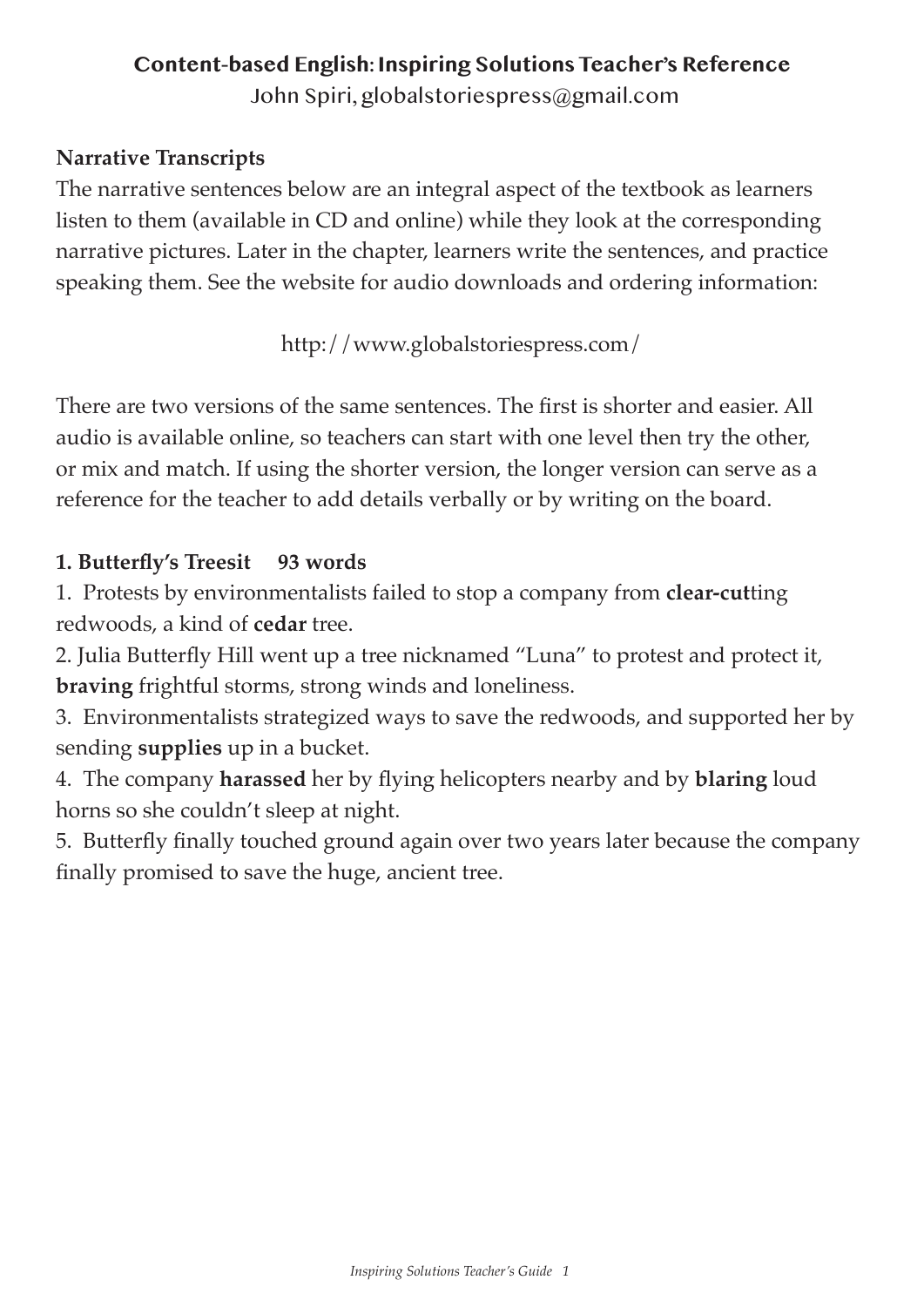## **2. Materialism: a. Moneyless Living: The Moneyless Man** 109

1. To start his year of moneyless living, Mark Boyle invited friends and media to a party featuring fresh garden vegetables.

2. For **transportation** he either rode a mountain bike that could carry food and goods, or he walked.

3. Boyle survived one year without money by **harvesting** garden vegetables and by **identifying** and gathering nutritious wild plants and mushrooms.

## **2b: Peace Pilgrim**

1. With few **possessions** and no money, Peace Pilgrim walked all over the **continent**, spreading a message of peace.

2. Throughout her 28 year **pilgrimmage**, she **fasted** until offered food and slept outside if no one offered shelter.

3. Once she fearlessly faced a **blizzard** but remained committed to her moneyless pilgrimmage for peace.

## **3. Chipko Tree Huggers 102**

1. When **laborers** attempted to secretly cut down and harvest many trees, a village girl noticed and alerted her neighbors.

*The laborers drove an alternative route to the forest to avoid the town, on a day when most villagers were away, planning to secretly cut the trees down.*

2. Brave village women **confronted** the laborers, explaining the **practical** and **spiritual** value of the trees.

3. Without the trees, village women had to walk farther and farther to gather firewood for heat and cooking.

4. The loss of so many trees caused a **flood**, displacing villagers who were already suffering from **poverty**.

5. One day, a girl threw her arms around a tree in desperation just before the laborer's **ax struck** it.

6. Other villagers followed her example and the "Tree Hugging Movement" took root in India.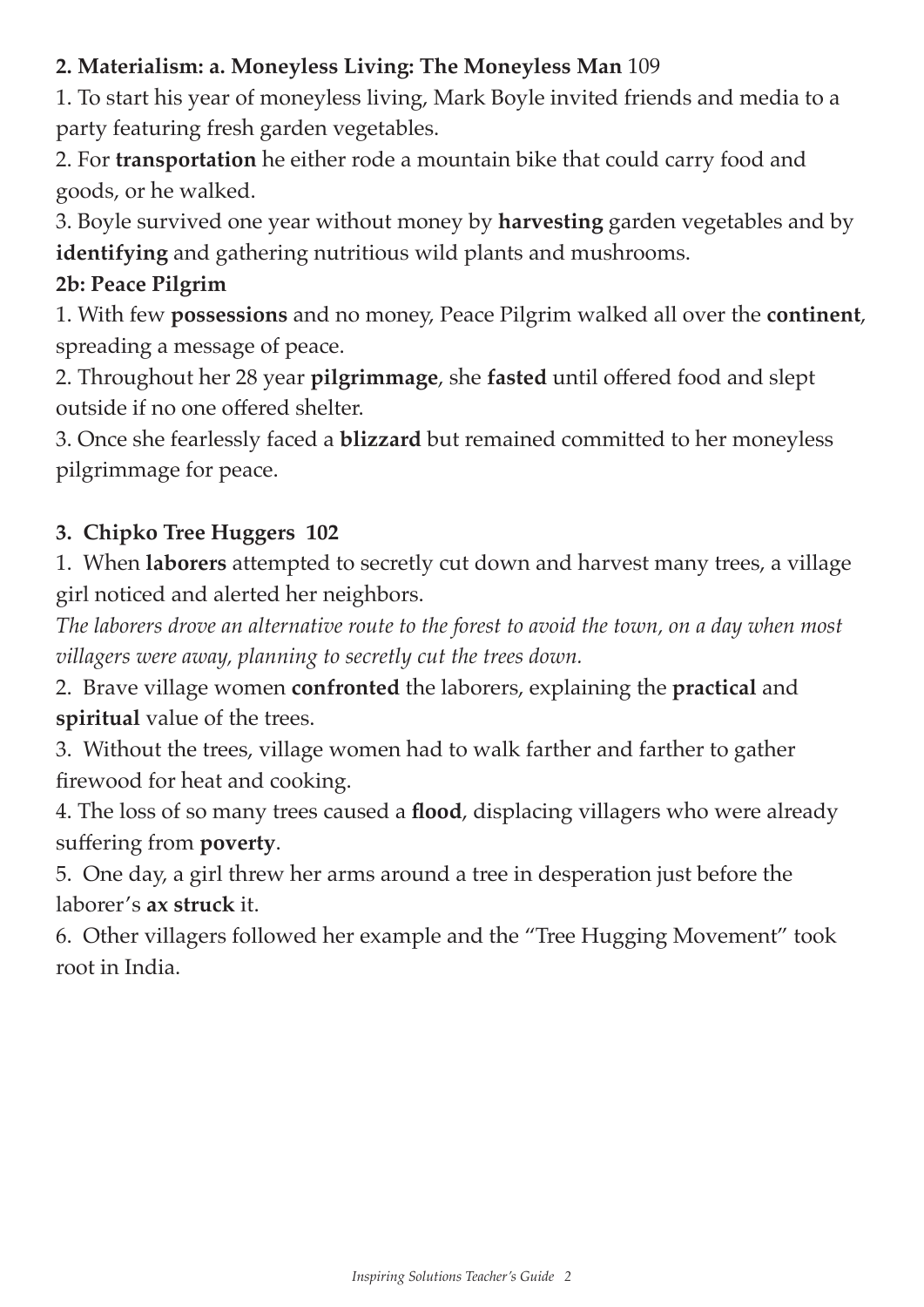### **4. Microfinance 97**

1. After Bangladesh gained independence in the 1970s, Muhammad Yunus returned to help rebuild the country.

2. However, he felt dissatisfied with **academic** life because the economic **theories** he taught failed to reduce poverty.

3. Yunus started lending money to **disadvantaged** people so they could start their own businesses.

4. The borrowers, who were mostly women, got small loans to purchase farm animals, start a business, or pay their kids' **tuition**.

5. To acknowledge the contributions of the poor, Yunus brought a village woman to accept the Nobel Peace Prize from Norway's king and queen.

6. Yunus gives lectures, explaining that **microloans** have spread, bringing economic **relief** and empowering women around the world.

## **5. Giving Away Gardens (GAG) 99**

1. Dan Barker felt **despondent** when he was **robbed** at **gunpoint** in a grocery store days after getting divorced.

2. After **reflecting** on his life, he decided to respond **compassionately** rather than live with **bitterness** and fear.

3. Dan believes that seeds and gardens have **healing** powers that are **beneficial** to society and the global community.

4. His NGO provides the elderly and other people in need with a vegetable garden and the knowledge to grow food.

5. Kids help by pulling weeds and picking fresh veggies which provide them with nutritious snacks.

6. The whole community benefits as gardeners share their **produce** with neighbors.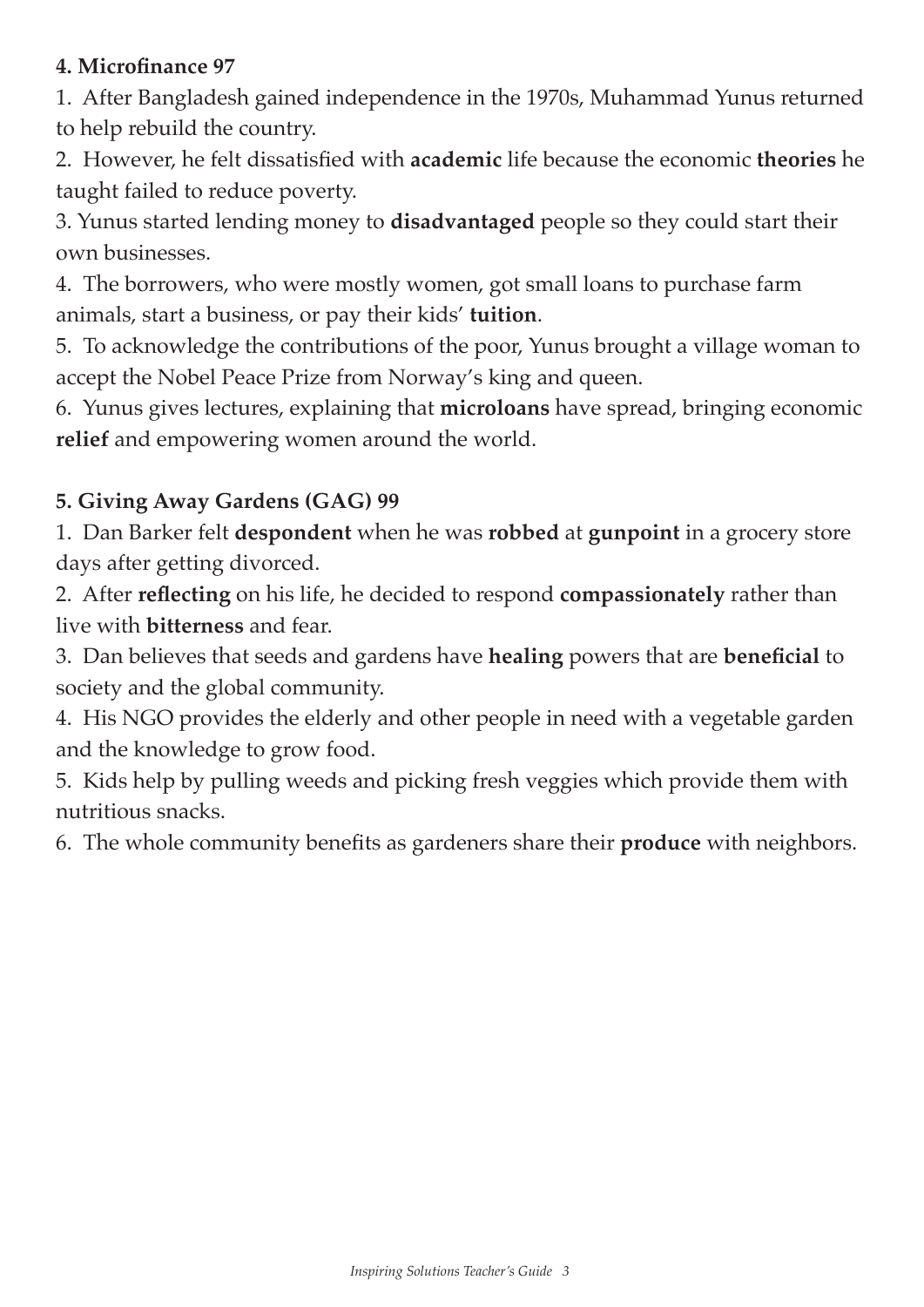### **6. UNICEF's Goodwill Ambassador 105**

1. After getting kicked out of a strict public school, Tetsuko Kuroyanagi thrived in an educational environment that valued creativity more than competiton.

2. Already a **celebrity**, Tetsuko became even more famous after **publishing** Tottochan, a book praising the **liberal** education she received.

3. She started an organization that introduces theater to the **deaf**, helping create original plays and performances.

4. As Asia's first UNICEF **Goodwill Ambassador**, Tetsuko brought attention and **donations** to kids suffering from disasters, poverty and war.

5. To promote child welfare, the Japanese government built 36 early childhood development centers in Congo.

6. In 2000, Kuroyanagi became the first winner of the Global Leadership for Children Award.

## **7. House Hermits 103**

1. While technological **devices** have brought convenience and entertainment, they also have resulted in greater **alienation**.

2. Some youth become **obsessed** with the **virtual** worlds of video games.

3. House **hermits** suffer from a psychological condition that makes interacting with others, or even just leaving their room, an extreme challenge.

4. Okumura has introduced victims and their families to others with similar problems so they can discuss their struggles in a supportive environment.

5. Watanabe counsels patients who have been hospitalized and **prescribes** medicine when needed.

6. Minami created a **refuge** in Saitama where youth can interact and learn practical and social skills so they can return to society.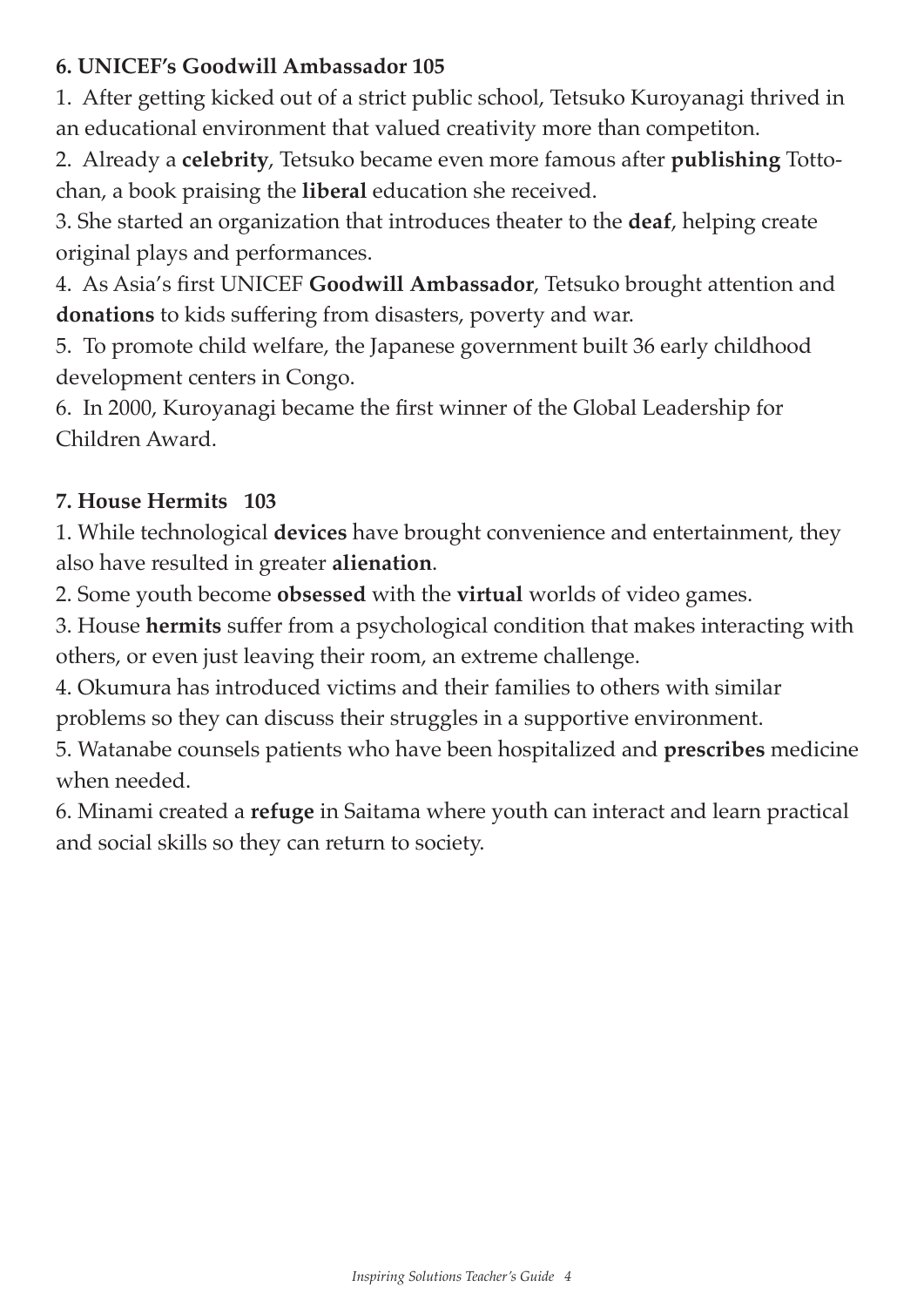#### **8. (FGM) 117**

1. Female **genital mutilation** is most concentrated in 29 countries located in Africa and the Middle East, but the majority occur in just 5 countries.

2. Dirie was forced to **endure** a painful and unnecessary mutilation that made her suffer throughout her life.

3. With the help of a **relative**, she found work in the U.K. as a **domestic** helper before becoming a famous international model.

4. Throughout her years in the spotlight she kept the trauma of FGM and physical pain buried deep in her heart.

5. The United Nations gave Dirie the chance to speak out against this dangerous custom that leaves girls scarred.

6. Even **conservative** communities have begun to question FGM while **advocates urge** locals to stop the practice.

#### **9. Prison Reform** 98

1. After Lozoff's friend got caught **trafficking** illegal drugs, he got **sentenced** to 25 years in prison.

2. Many U.S. **convicts**, who have been imprisoned for nonviolent drug crimes, become bitter and violent rather than **rehabilitated**.

3. To help them deal with **isolation**, he taught convicts techniques that help them become productive members of society.

4. Lozoff started entering prisons to teach spiritual practices so convicts have a chance to turn their lives around.

5. Counselors lead support groups so convicts can deal with anger, frustration and **destructive** habits.

6. Relatives and spouses are encouraged to visit frequently and offer support by corresponding regularly.

*Unfortunately, Kindness House, a center created to help ex-convicts transition back to society, closed due to charges of sexual misconduct by Lozoff.*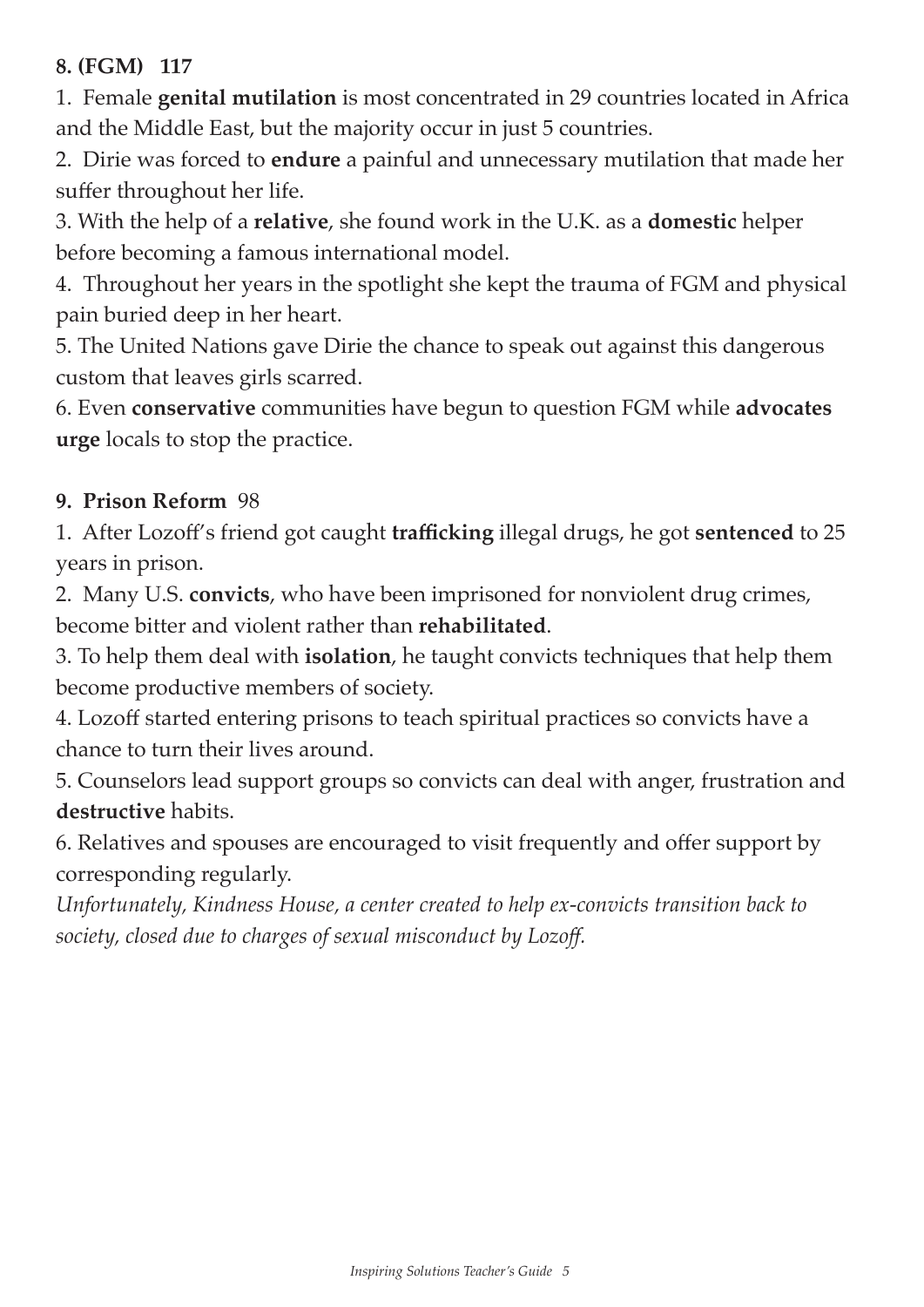## **10. Chiune Sugihara 123**

1. Before and during World War II, Nazi Germans attempted to kill all **Jews**, **gypsies**, homosexuals and other minorities.

2. Due to its **alliance** with Germany, the Japanese government refused to give permission for Sugihara to write visas for Jews trying to escape Poland.

3. Ignoring orders, Sugihara constantly wrote visas, even signing more as his train pulled out of the station and out of Lithuania.

4. Many **refugees** used their visas to get to Vladivostok, then escape by boat to Kobe where there was a Jewish community.

5. After the war, Sugihara couldn't get a job and his family suffered because he had bravely signed so many visas against orders.

6. Years later, Sugihara arrived in Israel to accept the "**Righteous** Among Nations"award for saving over 6,000 Jews.

*Representatives from Japan, Israel and Lithuania came for the ceremony.*

## **11. Zero Landmines 120**

1. As an ex-soldier, Moon did volunteer work overseas, clearing fields that had **landmines**.

2. During the civil war in Cambodia, Moon and two interpreters were captured by **rebels** who intended to kill them.

3. After a **deja vu** experience when he encountered thousands of beautiful butterflies in the jungle, Moon felt hope that he would survive.

4. While Moon scanned the ground with a **detection** machine, a deeply buried landmine exploded causing the loss of his leg and arm--and very nearly his life.

5. After the hospital fitted him with an **artificial** leg, he refused to feel sorry for himself and determined to live an active life.

6. Just 13 months after the accident, Moon entered the London marathon to raise money for landmine **victims**.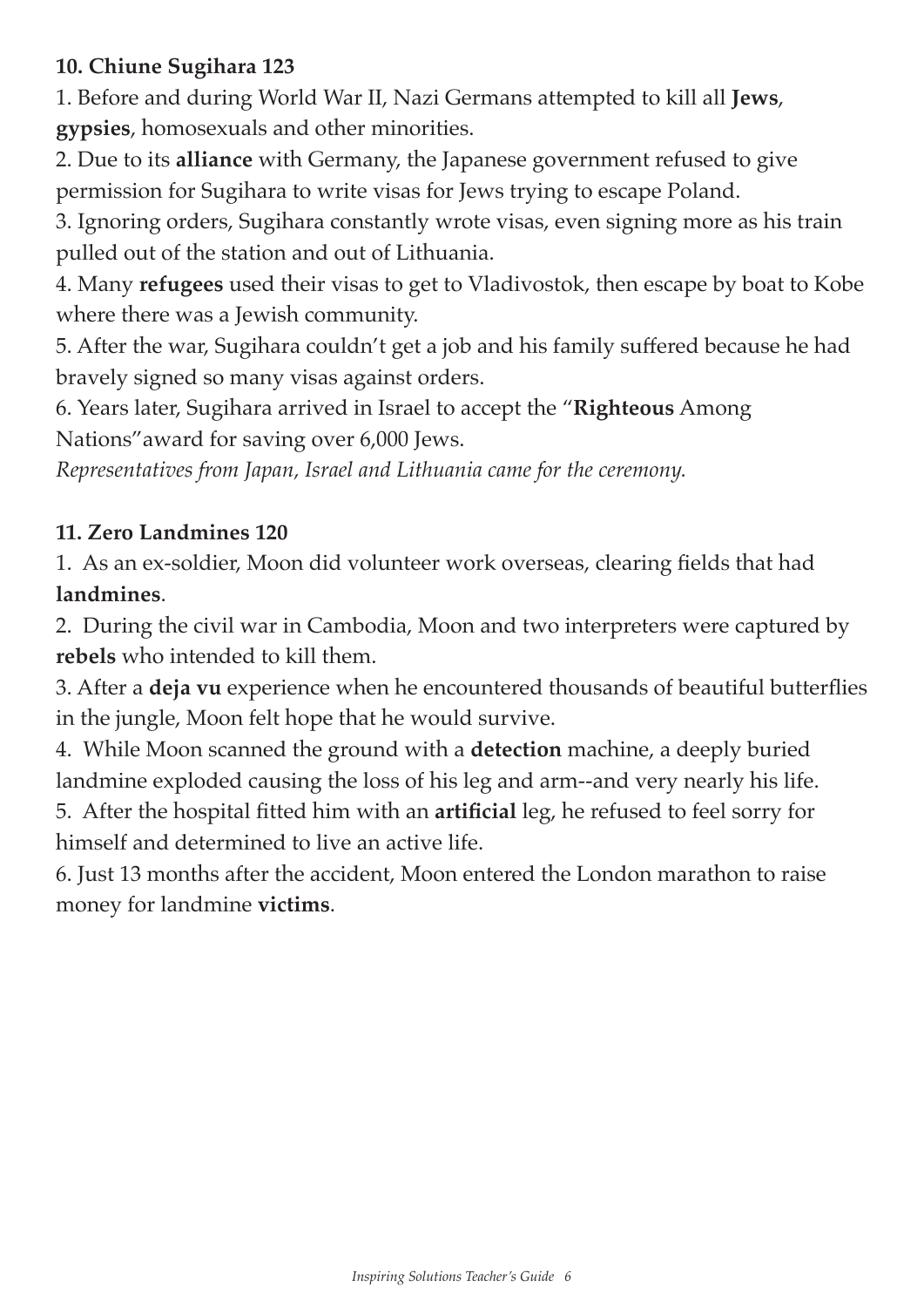#### **12. Bikes not Bombs (BNB) 108**

1. Karl Kurtz believes conflicts like the two Gulf Wars in Iraq are fought over energy resources such as oil.

2. Bikes Not Bombs educates people about the benefits of bicycles, provides **employment** opportunities, and **ships** used bicycles to developing countries.

3. BNB provides training and jobs for troubled inner city youth who gain skill as **mechanics** and **entrepreneurs**.

4. Some bicycles get **transformed** into machines to make corn, pump or filter water, or sharpen knives.

5. Thanks to BNB, bicycle shops opened all over Central America, providing jobs and promoting environmentally-friendly transportation.

6. BNB employs inner city minorities who have grown up in difficult circumstances. All employees get involved in community volunteer work.

## **13. Reporters without Borders** 113

1. As a youth, Kenji Nagai studied abroad in the U.S. then worked as a freelance photojournalist covering global conflicts.

2. He arrived in Myanmar while Buddhist monks were protesting the military government that had removed Suu Kyi in a coup detat.

3. Witnesses saw a soldier shoot and kill Nagai because he was videoing the protests, an embarrassment to the Myanmar government.

4. The Burma Media Association announced an award in Nagai's name to recognize the importance and bravery of journalists covering war.

5. Daniel Pearl, a journalist with American and Israeli citizenship, was kidnapped by terrorists then beheaded in Pakistan.

6. In 2006, Russian journalist Anna Politkovskaya was assassinated for opposing the Chechen conflict and criticizing Putin.

*She authored several books about the Chechen wars, as well as Putin's Russia, and received numerous international awards for her work. Her murder, believed to be a contract killing, sparked a strong international reaction.*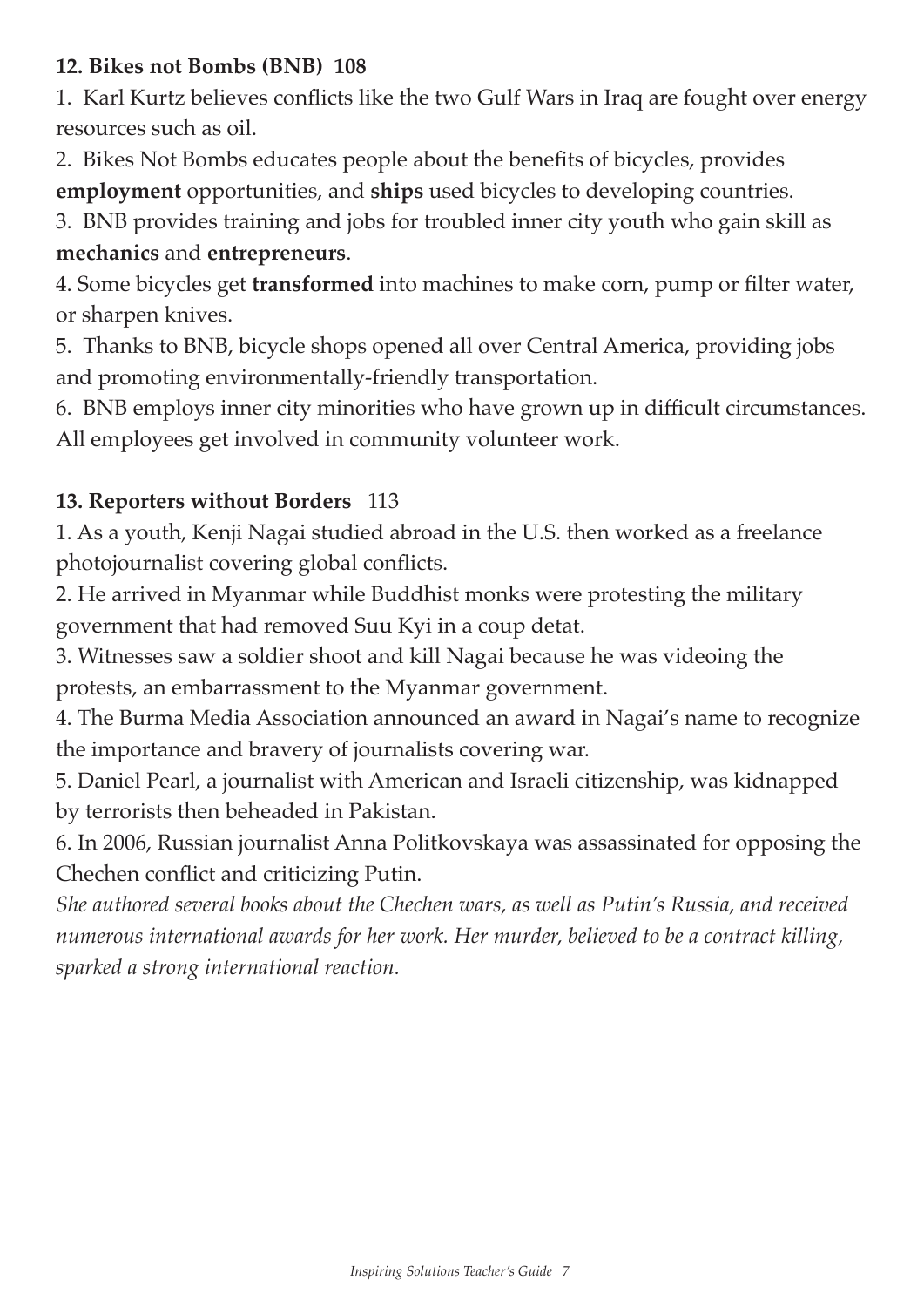### **14. Whistleblowers 134**

1. Frank Serpico, a **whistleblower** who **accused** the police of **corruption**, was shot and killed during an attempted **arrest**.

2. In 1971 Daniel Ellsburg released top secret papers which revealed that the U.S. lied about the Vietnam War and secretly bombed Cambodia and Laos.

3. Erin Brockovich was a legal clerk and environmental activist whose **lawsuit** against a U.S. company for lethal pollution was successful.

4. In 2010, Wikileaks published a video showing American military killing unarmed citizens, including journalists, with machine guns shot from an attack helicopter. 5. Edward Snowden took evidence to the media that showed his government collects data on individuals, **spies** on ordinary citizens, and even spies on world

leaders.

6. Japan passed a law in 2013 that toughens penalties for those who leak sensitive information to the press while expanding the definition of "state secrets."

## **15. Free the Children 127**

1. When Craig Kielburger was 12 he read a newspaper article about kids working under terrible conditions in diamond mines and other industries.

2. He learned about Iqbal who had escaped from a factory in Pakistan where he was being forced to do slave labor.

3. After escaping, Iqbal became an activist to free other child slaves, but was then murdered under mysterious circumstances.

4. Kielburger recruited classmates, researched the issue of child labor, then started an educational organization.

5. After traveling abroad to observe and interview child laborers and child slaves, members gave public lectures about the problem and solutions.

6. Free the Children concluded that the amount of labor a child should do depends on circumstances, but all children have a right to nourishing food, a safe environment, and an education.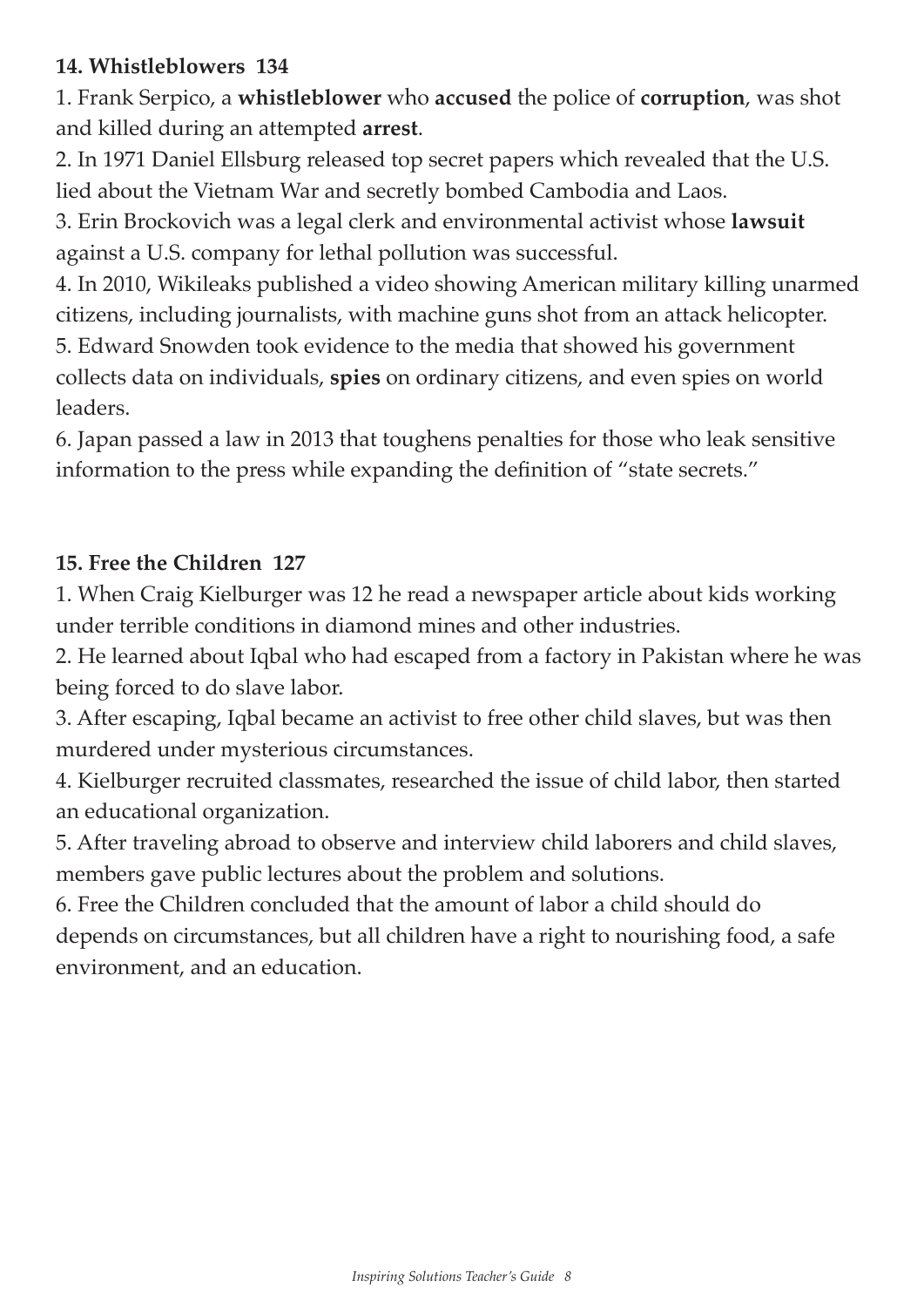## **Overview of text**

If you are not familiar with various forms of dictation such as dictogloss (grammar dictation) it is particularly recommended that you read the section below. Also, variations on the basic dictogloss method are provided.

**The first page of every chapter** contains vocabulary activities (solutions provided later in the teachers manual).

**The second page of every chapter** provides an introduction to the chapter theme and a picture story with spaces for brainstorming vocabulary. Activities for the bold words are found on the previous page.

After reading, students brainstorm more vocabulary about the pictures. Here are a few ways to do the brainstorming:

 Option 1: Students write vocabulary directly onto the blanks. In this case, each student's vocabulary will be somewhat different. Teacher can walk around room checking and giving suggestions.

 Option 2: Students write vocabulary on scrap paper. After sufficient time is given, draw four large boxes on the board representing each of the four illustrations. Ask students to say a vocabulary word that corresponds to a picture; write the vocab in the appropriate box. When writing the vocab on the board, you may want to reject overly simple words. This short warm-up introduces vocabulary, gets students thinking about the pictures in English, and can review the parts of speech.

 Option 3: Teacher writes some relevant, useful and appropriate vocabulary on the board; have students stand up and raise their hands to match the vocab on the board (as well as the vocab written in the text between the picture) with one of the pictures. After each student gives an answer, that student sits down (this is to encourage participation). Depending on the class, having students think of vocab can be a rather weak activity (when they use overly simple words) and timeconsuming.

 Option 4: Looking at the picture story with students, ask who has taken the Eiken test. Usually a few have. For the speaking part of the Eiken, students are provided a picture and are given one minute to think about the picture. After that minute, they talk about the picture. I explain that I'd like to have partners do a similar activity. That is, take one minute to think about the pictures, then discuss the pictures with a partner. For lower level students in particular, I model forms, and even write some starters on the board such as, "I see a XXX" and "There is a YYY." I also speak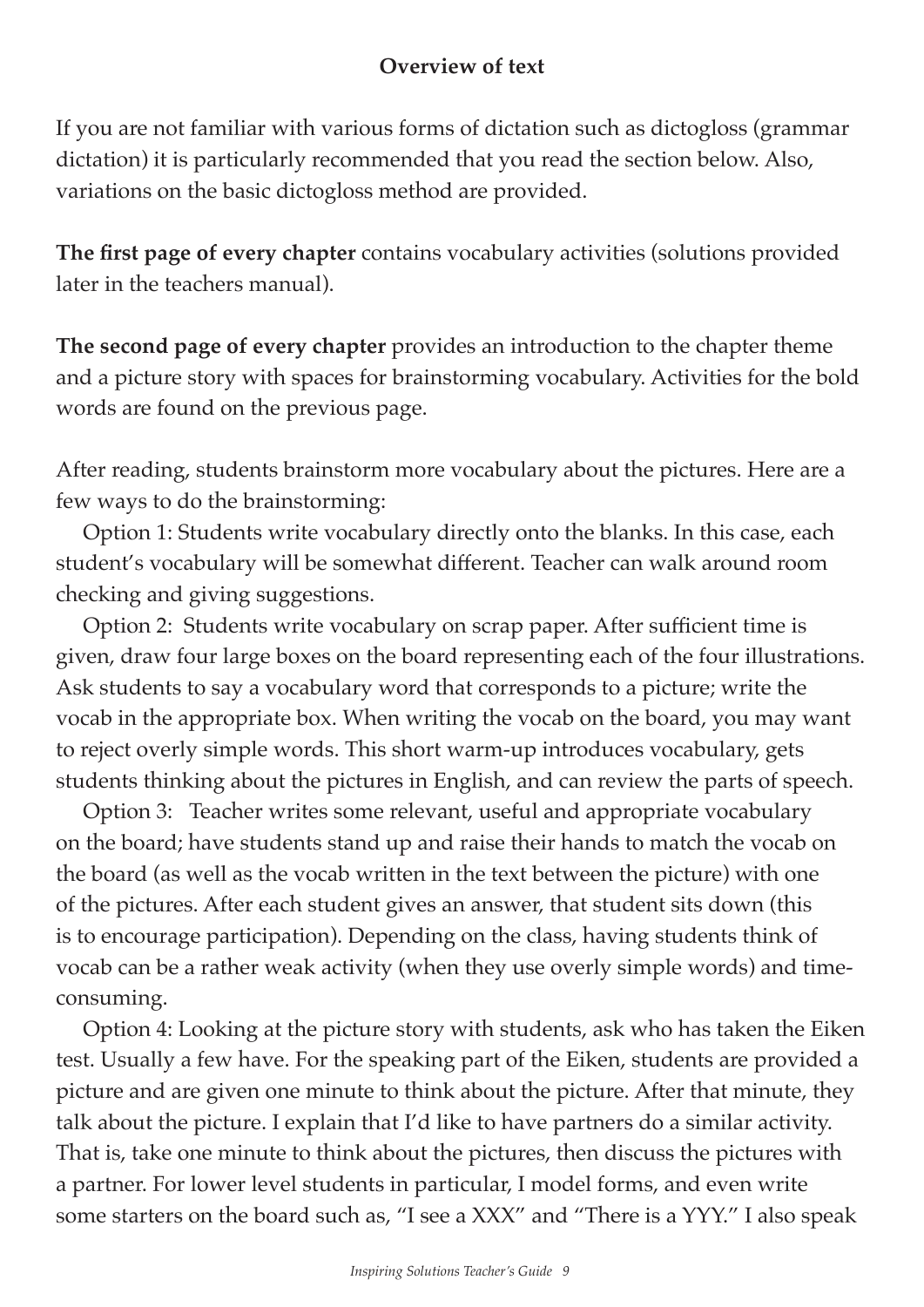other sentence examples with simple vocabulary: 'There are some women. They are carrying something. They look worried...'

**Talk about the pictures.** Looking at the picture story with students, ask who has taken the Eiken test. Usually a few have. For the speaking part of the Eiken, students are provided a picture and are given one minute to think about the picture. After that minute, they talk about the picture. I explain that I'd like to have partners do a similar activity. That is, take about one minute to think about the pictures, then choose one picture and talk about it to a partner. Their talk can start with a **description**. For lower level English speakers in particular, I model forms, and even write some starters on the board such as, "I see a XXX" and "There is a YYY." I also speak other sentence examples with simple vocabulary: 'There are some women. They are carrying something. They look worried...'

After describing the picture, learners should use their imagination to predict what will happen next and guess what happened before. Again, you can provide starters such as "Just before this scene... (something happened)" and "Right after this (something happened)".

They should also use the picture as a springboard to talk about their own ideas and experiences whenever possible. Encourage them to talk as much as possible, providing suggestions and examples. If practiced every chapter, this can become an effective activity.

**The third page of every chapter**: Students listen to the narrative one time while looking at the pictures. Read or play the audio of the narrative a second time and have students "true" or "false".

It is suggested to review correct answers later, after the entire narrative has been written by students. I check  $T/F$  answers just after checking the narrative sentences that have been written on the board.

See the "Solutions" section of this guide below for the answers for each chapter.

## **Grammar Dictation/Dictogloss**

For a thorough explanation of the dictogloss method, see "Grammar Dictation" by Ruth Wajnryb (Oxford Resource Books for Teachers series). Dictogloss is a kind of cooperative learning where students go through a series of steps to write down and understand what they have heard. Specific instructions follow.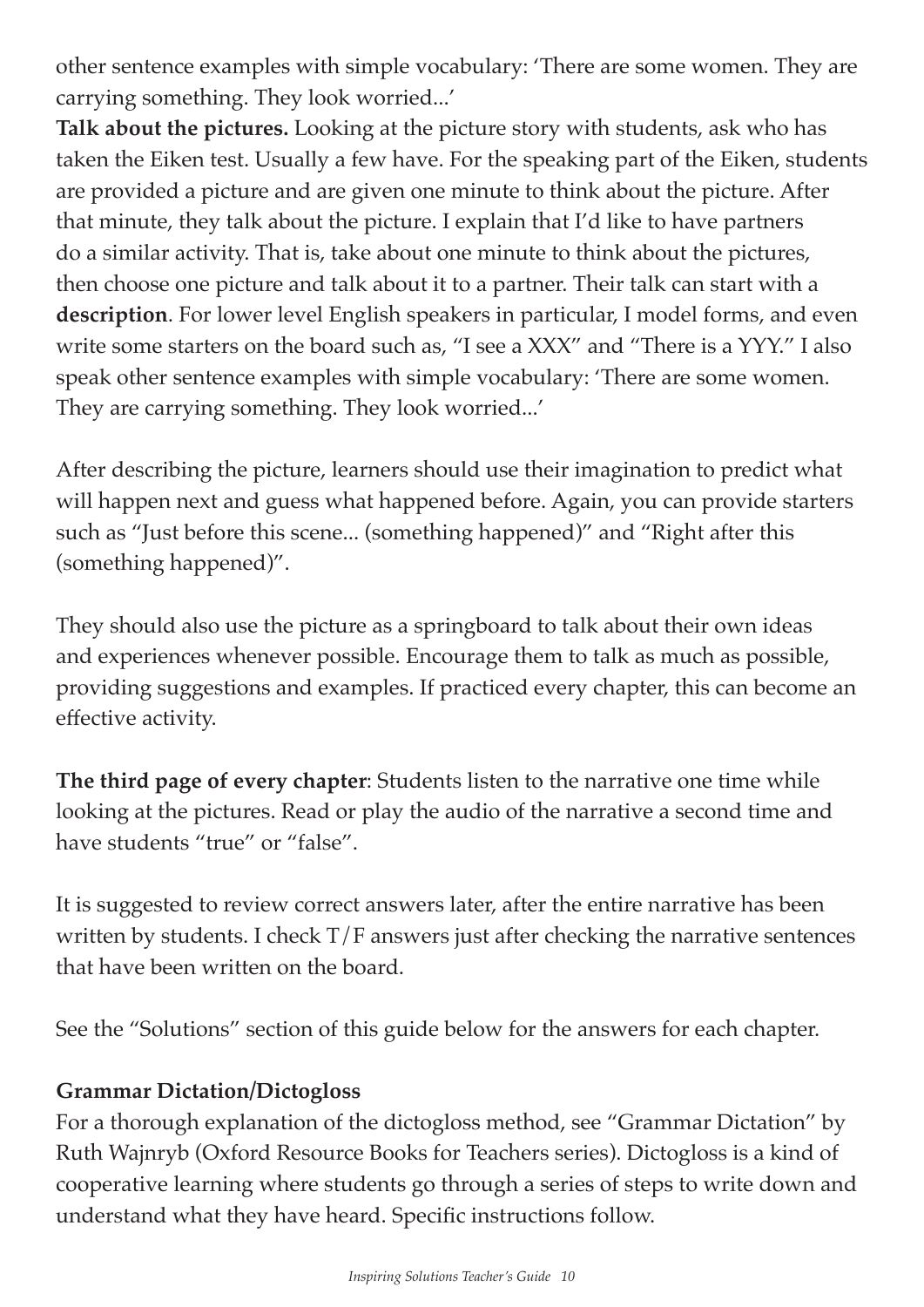Play the audio or read the narrative a third and fourth time (the first time, as explained above, they just listen, and the second time they answer the yes/no/not enough information questions), instructing students to write the narrative (take dictogloss dictation). The object is not necessarily for students to write the narratives word for word, but rather be challenged, and perhaps only write half or threequarters of the narrative. Make it clear to students that they won't be able to write everything. Of course the amount each student writes will vary, but if most students can write the entire narrative, it is being spoken too slowly, and/or it is too easy. If reading (instead of playing the CD), adjust your speed to match the proficiency of students. On the other hand, students should be able to at least write a few key words from each sentence. If not, you may want to play or read the narrative more than once, but it's only recommended to say it two times as they try to write. Don't, however, keep replaying or restating the narrative until students write it entirely (that would be dictation, not dictogloss).

Next, students meet with a partner and compare what they have written. This important step in the dictogloss process should be made clear to students. Instruct pairs of students to finish incomplete sentences checking cooperatively and, if there is a discrepancy between a word or word form between two students, instruct students to discuss why and figure out the correct word or form. At this point, students should be encouraged, first and foremost, to write good sentences that approximate the meaning of the narrative.

When students are ready, choose students to write sentences on the board (or ask students to read sentences while you write them as spoken on board). Make sure students don't resort to checking the correct answer if you have provided them the transcripts for every chapter--it's more instructive to have sentences written on the board with some errors. Write the student sentences even if they are incorrect or vary from the original narrative sentences. Tell the class it's fine if a sentence is correct and/or understandable even though it might vary from the original.

In the end, the sentences that were narrated should be provided to the students. This can be done while correcting sentences on the board. Students should eventually make sure that their narrative sentences are written correctly. It's important that students have the sentences written correctly, as dictated, because they will practice the narrative later.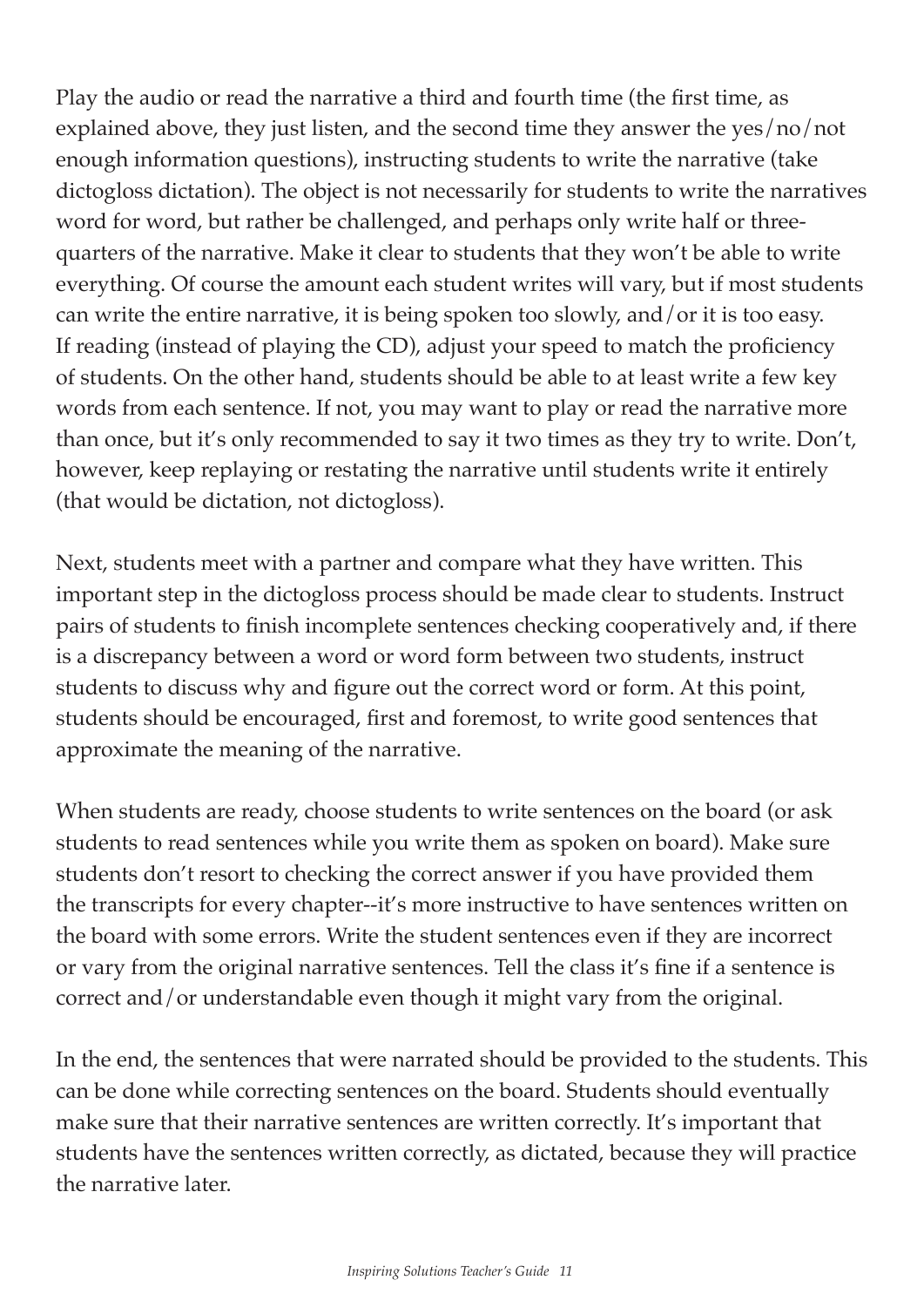Below are some variations on the standard dictogloss method that the teacher can use at her or his discretion.

1. Dictogloss Negotiation (variation on the standard Dictogloss method) 1) Students may sit with a partner with desks face to face rather than side by side. This encourages discussion. Read or play a single sentence from the narrative at natural, or close to natural, speed. Give students one to three minutes to discuss what they think they heard. Allow no writing for this discussion period.

 Teacher may want to take time to coach students on collaborative learning skills. Encouraging students to speak in the target language, and providing them with useful request words is helpful ("Once more please," "It's your turn," etc.). In this way the process of arriving at a written sentence is more important than the actual sentence. Student's memories are challenged as well as their analytical skills for deciding on a grammatically correct sentence.

Have one partner of each pair write the sentence. Students can decide who writes, but taking turns is best. Encourage good sentences even if what they write is somewhat different from the dictated sentence. Continue this process for each sentence of the narrative. Have sentences written on the board. See above for standard dictogloss.

2. Student-Controlled Dictation (2nd variation on standard dictogloss method) This variation encourages student autonomy; the student negotiation and text recreation aspects of dictogloss, however, are lost.

Explain that you the teacher will read a narrative as a tape recorder would, complete with stop, rewind and fast-forward buttons. Emphasize that each student is responsible for controlling the teacher by telling her/him to "STOP, go back to...". Proceed to read the narrative at natural speed (in this case, not slowing your normal speaking speed); if no student says "stop" do not stop even if it's clear that students are unable to write it all. Students are responsible to say, "STOP," when they can't keep up, and "Go back to (the last word or phrase they have written)." Encourage students to be persistent; they can "rewind" the teacher as many times as necessary.

 This works best with the rule that a student can only say "stop, go back to..." one time. Without this rule, the same few students--invariably the highest level students- -will completely control the pace. The lower level students might be lost, but will be too shy to speak. After each member of the class has controlled the teacher once, then anyone can again control one time, until all have taken a turn. Once the class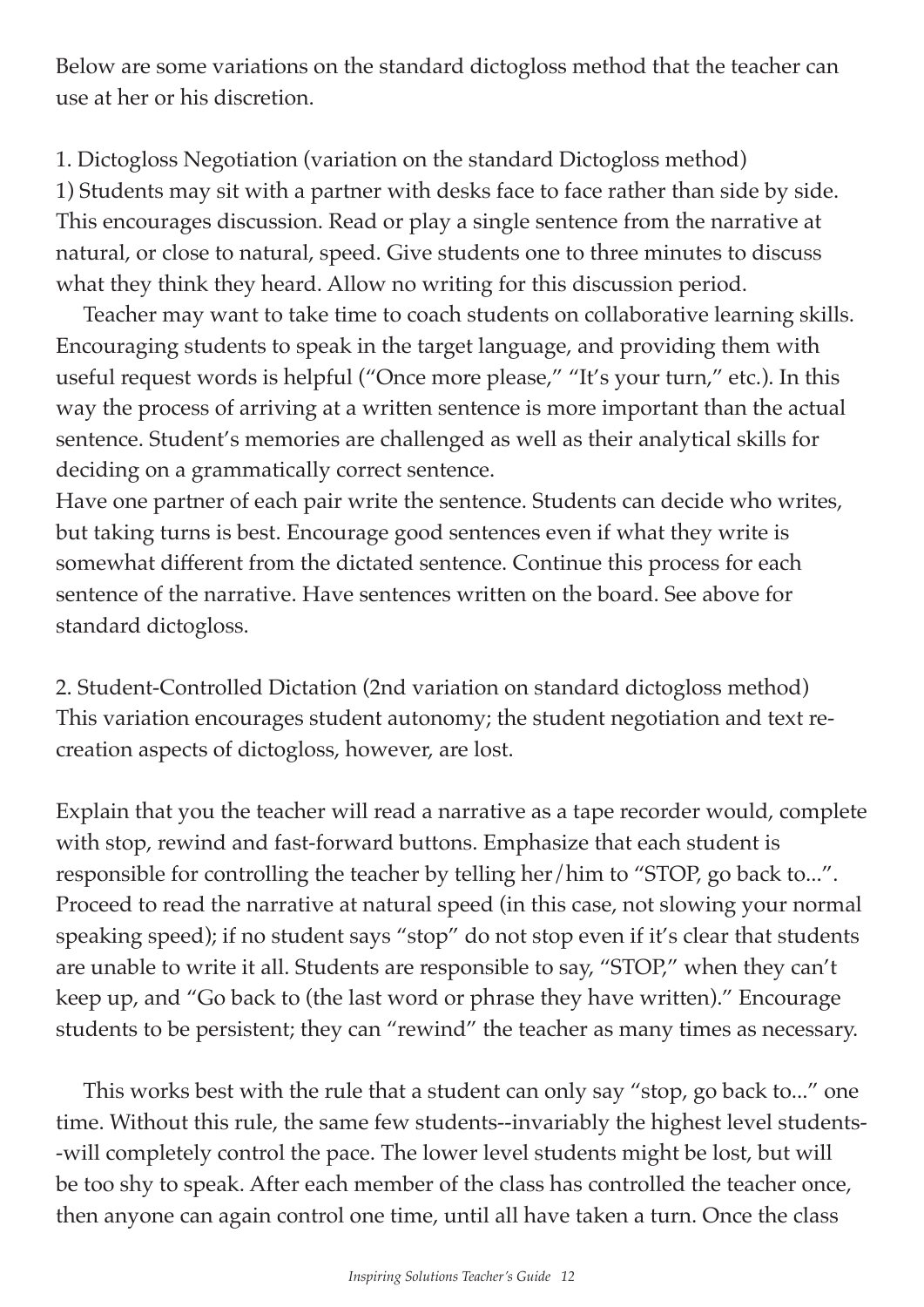comprehends that everyone can and should control the teacher, and you get nearly full participation, this rule need not be followed absolutely.

By the end each student should have written exactly or close to exactly the given narrative. There is, however, a saturation point where lower level students are embarrassed and perhaps simply unable to comprehend and write what's being spoken. For that reason partner conferencing (step three above under standard dictogloss) can be done for this variation as well. This dictation variation is fun for students to control the teacher; it encourages autonomy and careful attending to every word.

3. Sentence Ordering (3rd Variation on Standard Dictogloss method)

 An option is to, while using the standard dictogloss method, scramble the order of the sentences (in which case teacher must read the narrative). At the end, students can then decide the correct order of the narrative.

## 4. Student Dictators (4th variation)

Put students in groups of four. Each of the four students needs to be assigned one sentence from the four sentence narrative (students may be provided a small paper with those sentences).

Thus, student one studies and then reads sentence 1 aloud for partners to write; student two studies and reads sentence 2; and then student three reads sentences 3, etc. The non-readers listen and write the sentences.

### **The 4th page of every chapter** is reading and discussion. Students read, check vocabulary, answer questions, and write.

## **The 5th page of every chapter**

Thinking Deeper - Answers will vary.

#### Country Watch

In addition to page instructions, see the additional instructions on page 93. The Country Watch chart is a listening activity (that can also be done as a gap activity if you provide two students information about two different countries).

**The 6th page of every chapter** contains various activities.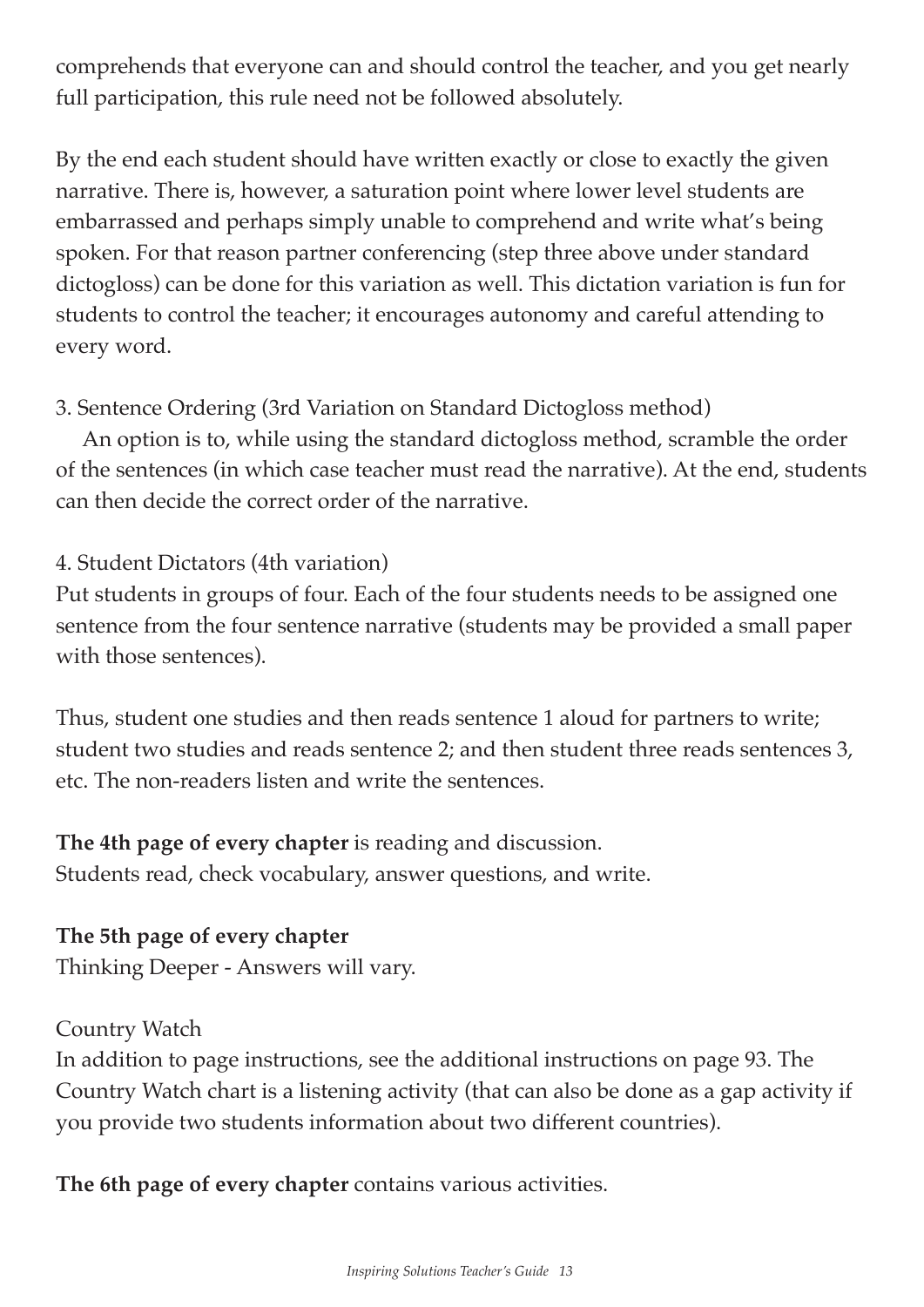## **Review**

I always begin a subsequent class by reviewing and practicing the narrative that students wrote in the previous class. Below are a series of activities that will help students practice.

## **Shadowing**

One option is to simply read the sentences and have students shadow talk (repeat). Conversely, students can be coached on how to properly read the narrative and read to a partner who shadow talks. The reading partner should slow the pace down and/or speak in smaller chunks if their partner is having trouble repeating or understanding; likewise; if the shadowing partner is repeating and understanding with great ease, the reading partner should increase the speed and/or speak in larger chunks.

## **Find the Differences (see last pages of this guide for transcripts with mistakes)**

This is a listening activity for which students listen to the narrative sentences which they wrote and checked with partners. One way to do this activity is to read the sentences to the whole class. I like to have everyone stand; when someone catches a mistake, or then says the original (correct) word, they can sit down. Another way to do it is to copy and hand out the transcripts of the sentences with mistakes and have one partner read the mistake sentence, and the other partner try to catch the mistakes and say the correct word. Students should be coached on how to read the mistake sentences; the reader should not identify the error by slowing down or signaling, but read each sentence naturally. Whenever the listener hears something strange, she says "STOP" and each partner circles the discrepancy. It's the listener's responsibility to find the errors, not the reader's.

## **Practice using Pictures**

One partner tells the narrative looking at the pictures only (no reading). The listening partner can be reading the full narrative and providing assistance as needed by giving hints, asking questions and telling missing information that the speaker forgets. Depending on the level of students, certain skills can be isolated and practiced: Pronunciation and intonation; speaking volume; eye contact; affectation, etc. Use the good speaker/good listener checklist (photocopiable handout), or supplement with your own exercises (pronunciation, etc.).

## **Storytelling**

Without intentionally try to memorize, students have probably learned one or more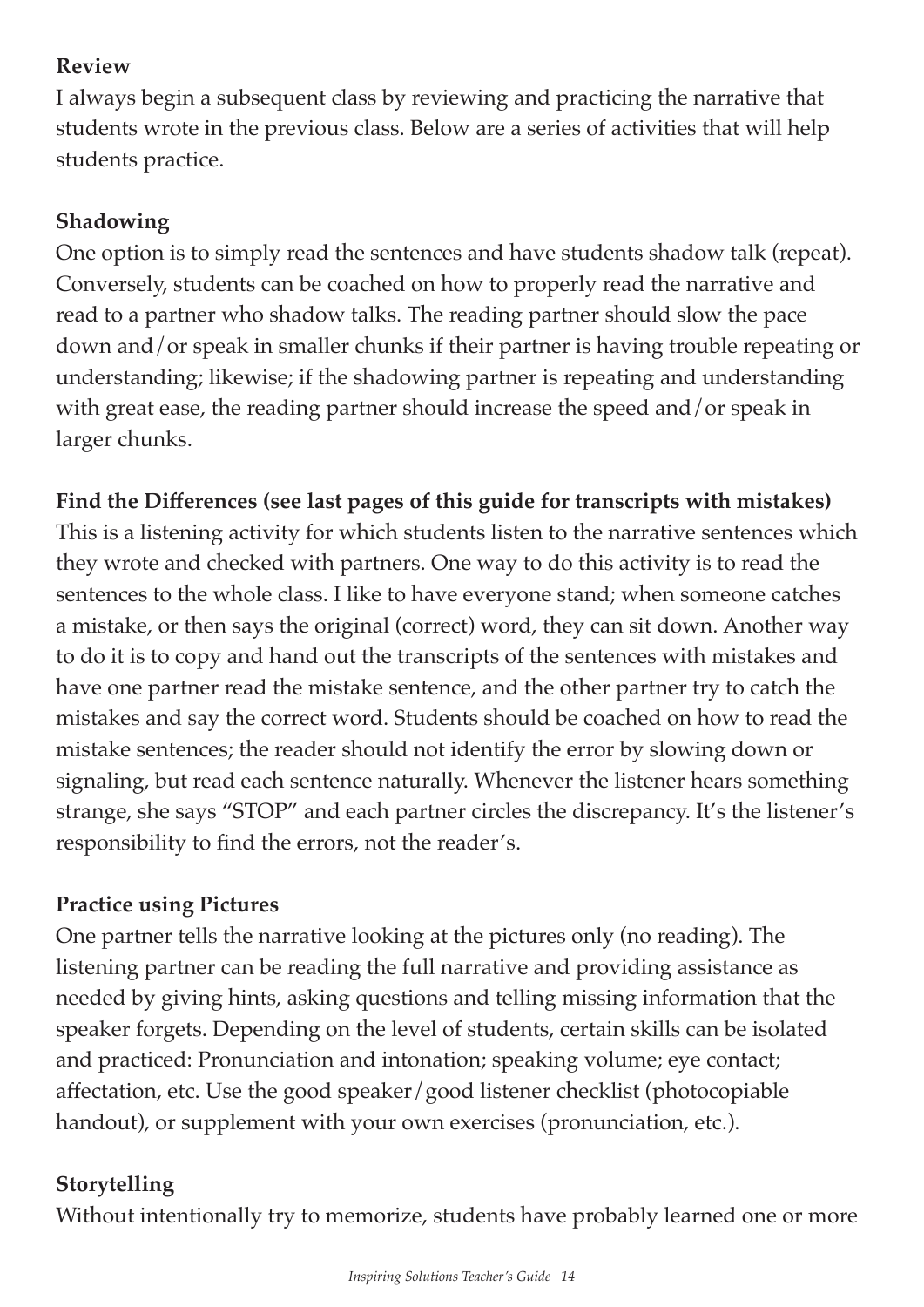of the sentences. You can ask for a volunteer to say a sentence, one picture at a time. Conversely, you can ask a student to say it, or ask two or three partners to recite it together or help each other as they stand and say it for the class to hear. The idea is to have students say the main idea of the sentence without reading. If they know students will be expected to do this they tend to practice the sentences a little more seriously. Having students stand and say sentences is like having them give minipresentations.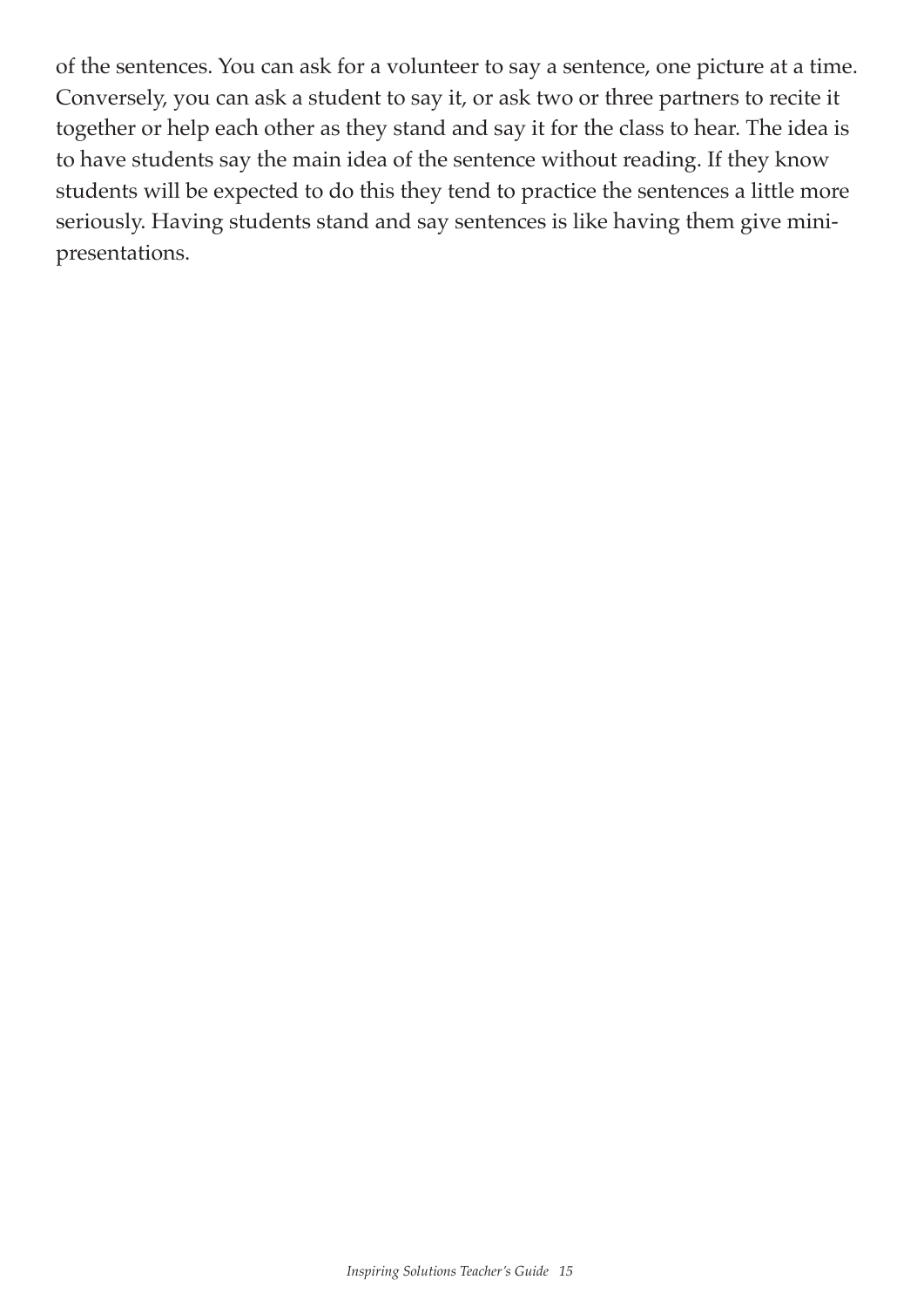### **Solutions**

| page 3                                |                                                                 |
|---------------------------------------|-----------------------------------------------------------------|
| 1. clearcut $\_\_$                    | a) to remove all the trees from an area                         |
| 2. landslide $\overline{\phantom{a}}$ | h) when earth suddenly falls down a hill or mountainside        |
| $3. \text{ sue}$                      | c) to seek money in court due to harm                           |
| 4. trial $\equiv$                     | j) the process of determining if a person is innocent or guilty |
| 5. discrimination __                  | f) mistreatment due to race, gender, etc.                       |
| 6. obey $\_\_$                        | g) to do what one is told to do                                 |
| 7. apologize $\equiv$                 | e) to say "sorry"                                               |
| 8. boycott $\_\_$                     | i) an organized protest of not buying or using something        |
| 9. harmony $\equiv$                   | b) interacting well, without conflict or trouble                |
| 10. faith $\overline{\phantom{a}}$    | d) belief in something or someone                               |
|                                       |                                                                 |
| 1. cedar $\_\_$                       | c) a type of evergreen tree (with needles, not leaves)          |
| 2. to brave $\equiv$                  | d) to overcome fear and do with courage                         |
| 3. supplies $\_\_$                    | a) necessary things                                             |
| 4. harass $\_\_$                      | b) purposely bother because of gender or some other reason      |
| 5. to blare $\overline{\phantom{0}}$  | e) to sound out loudly                                          |

- » Most countries have a law banning racial discrimination.
- » Police harassed the suspect. (was supposed to be "arrested" but "harass" fits).
- » To protest, many people plan to boycott that company's product.
- » After a three week trial the defendant was found "not guilty."
- » My male boss got fired for harassing my female colleague.

## Page 5

Butterfly! Live on the Radio

- 1. November of '97.
- 2. Three weeks to a month.
- 3. Very bad.
- 4. Over 300 times in three years.

## page 6

1. Why did the classmate say he would kill King? **because King was black** How did King handle the situation? **he spoke with the man** What did he learn from the situation? **an enemy can become a friend**

2. Why did blacks sit at the back of the bus in the 1950s? **it was the law**

3. Why was Parks arrested? **she refused to give up her seat**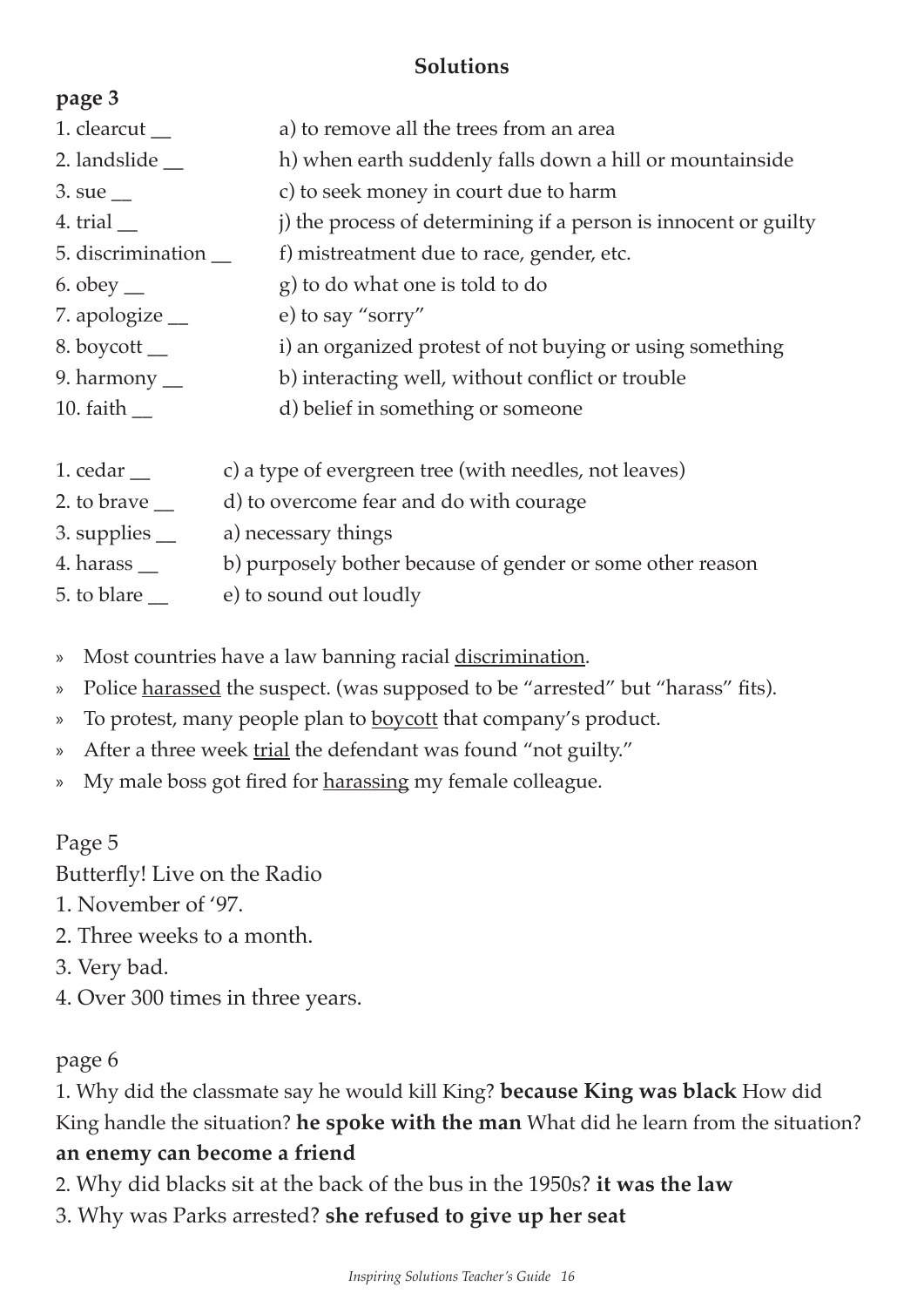4. How did King and other leaders protest Parks' arrest? **they boycotted city buses**

#### *page 8*

**pictures: hydro-electrical, electrical, nuclear, hydro**

- 1. biofuel **f) plant-derived gasoline substitutes** 2. coal **i) black fuel from matter in the shape of rocks** 3. electrical **h) flowing of electrons between atoms** 4. fossil fuel **j) made from the remains of living organisms** 5. geothermal **e) use of earth's internal heat** 6. hydro **a) captures energy from falling water** 7. hydrogen **g) produced by cracking of hydrocarbons or water electrolysis** 8. nuclear **b) uses fission to release energy stored in atoms**
- 9. solar **d) use of sunlight**
- 10.wind **c) propellers capture energy from breezes**

#### page 9

| 1. sustainable                     | h) something that continue                                 |
|------------------------------------|------------------------------------------------------------|
| 2. pilgrim $\_\_$                  | f) a person who goes on a spiritual journey                |
| $3.$ joyous $\_\_$                 | c) with great happiness                                    |
| 4. right $\_\_$                    | g) something everyone should be allowed to have or do      |
| 5. tribal $\overline{\phantom{a}}$ | d) belonging to a group of native people                   |
| 6. malaria __                      | e) a disease spread by the bite of a mosquito              |
| 7. extinction                      | b) the last of a species dies out                          |
| 8. embassy                         | i) a foreign office where a country's representatives stay |

- 9. lawyer \_\_ a) a person who works to defend people in court
- 1. transportation h) a way for people to get around like bus, train, plane, etc.
- 2. harvest \_\_ e) to pick the crops when ready
- 3. identify <u>example</u> and g) to tell what something is
- 4. possession \_\_ c) something we own
- 5. continent \_\_ f) a large land mass such as South America
- 6. pilgrimage \_\_ b) a spiritual trip, like Muslims traveling to Mecca
- 7. fast \_\_ a) to stop eating for a period of time
- 8. blizzard d) a snow storm
- » I will go to the embassy next week to apply for a new passport.
- » All children have a right to food, shelter, and an education.
- » He was filled with joy after the birth of his child.
- » Many Muslims make a pilgrimmage to Mecca before they die.
- » She lost all her possessions in the flood.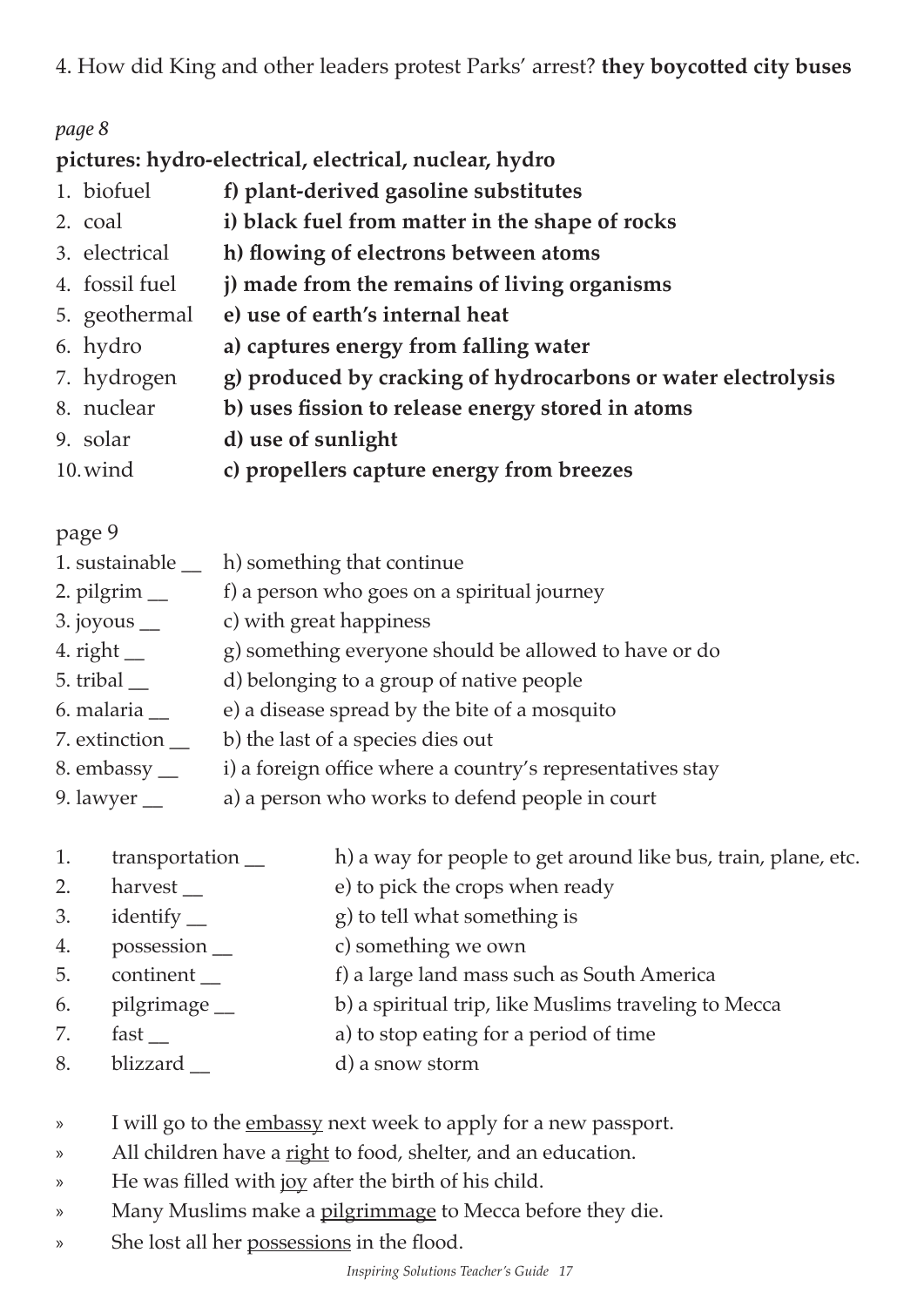page 11

Survival International--Live! (preteach vocabulary as needed)

1. Over 100

- 2. Violence, murder, disease, and exploitation.
- 3. the destruction / where people are living / his sister
- 4. the flu, chicken pox, the common cold
- 5. tribal people's land

Note: This authentic listening is challenging. I will make a second file of the same sentences spoken more slowly and clearly. The speed of the speaking varies by chapter. The transcript is below:

- 1. What is Survival's mission (their objective)? **protect the rights of tribal peoples**
- 2. What do they do, in general, to help tribal people? **provide tribal peoples with**

# **information and tell them about dangers**

3. What is a specific example of how they have helped tribal people? **they helped the** 

# **Yanomami Indians reduce malaria**

- 4. Who are "these outsiders" mentioned in the second paragraph? **Brazilians**
- 5. Was Survival successful in Russia? What happened? **Yes. They stopped drilling for oil.**
- 6. Who might support Survival? **lawyers, companies, banks and environmentalists**

# Chapter 1: Survival transcript:

1. Over a hundred tribes around the world reject contact with outsiders.

2. For them the outside world has brought only violence, murder, disease, and exploitation.

3. Ohai was forced out of his forest home for the first time just three years ago. "I'm very worried about this destruction because we don't know exactly where the people still in the forest are living. I have a sister among them."

4. When a tribe is first contacted, many of them die from diseases they have never known before. (Isolated) Tribal people have no immunity to ordinary Western diseases like flu, chicken pox, or even the common cold.

5. Recognizing and protecting tribal people's lands gives them the time and space to make their own choices about how they interact with the world around them and puts them in control of their own lives.

page 14

# **Stat Check: Consumption**

As many as **2.8** billion people on the planet struggle to survive on less than **\$2** a day, and more than one billion people lack reasonable access to safe drinking water. The U.N. reports that **825** million people are still undernourished. The United States, with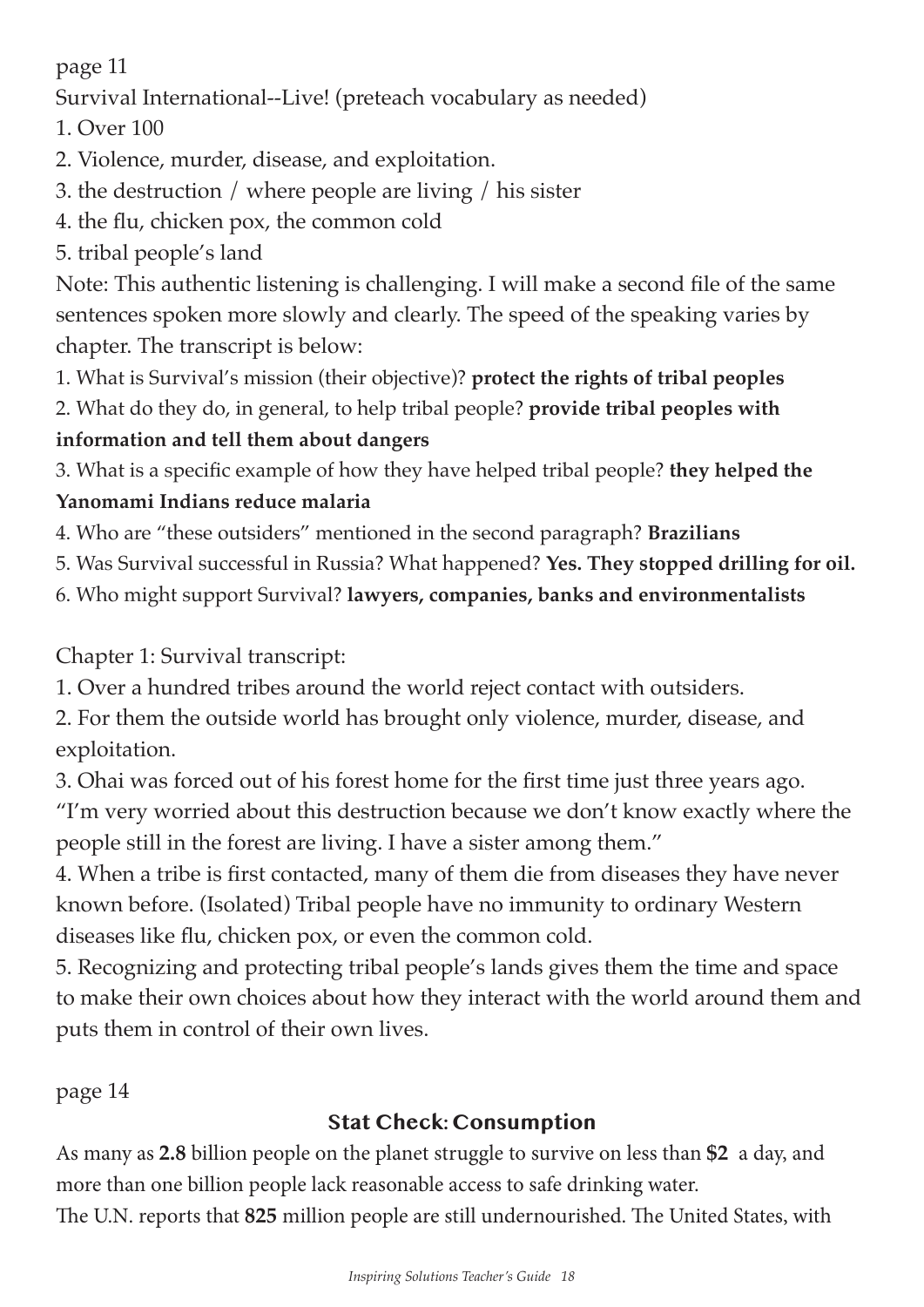less than **5%** of the global population, uses about a quarter of the world's fossil fuel resources—burning up nearly **25%** of the coal, **26%** of the oil, and **27%** of the world's natural gas. Just over ten years ago, in **2003**, the U.S. had more private cars than licensed drivers, and SUV (sport utility vehicles) were best-selling despite using much gas.

10. How often is a forest the size of a football field felled?

## **a) every 2 seconds**

11. What percentage of trees are processed into pulp for making paper products such as tissue paper, toothpaste, magazines and more.

**b) 40%** 

12. What percentage of the world's plants and animals are living in forests? **c) 70**%

13. Which is NOT a reason for deforestation?

d) soil erosion

14. What percentage of the world's paper does the United States consume? **a) 26%**

15. What percentage of the world's paper does Japan consume? **c) 6%**

Page 15

- 1. spirit h) soul; an inner light 2. resource <u>example</u>, water, oil, wood, etc. 3. scarce \_\_ a) very uncommon 4. preserve \_\_ d) keep 5. colony \_\_ f) a country or territory controlled by an outside power 6. economic \_\_ g) regarding all the buying and selling in society 7. justice b) fairness or correctness 8. humble <u>ext</u> be the opposite of arrogant 1. laborer <u>ext</u> f) a person who does physical work 2. confront e) to approach someone to discuss something uncomfortable 3. practical b) sensible; opposite of dreamy 4. spiritual e) non-material 5. flood \_\_ c) water rising to cover streets, houses, etc. 6. poverty \_\_ d) a state where people lack material goods including food 7. ax \_\_ a) a tool used to split wood 8. struck \_\_ r) hit (past tense)
- » She's a dreamer. She's not interested in a practical job.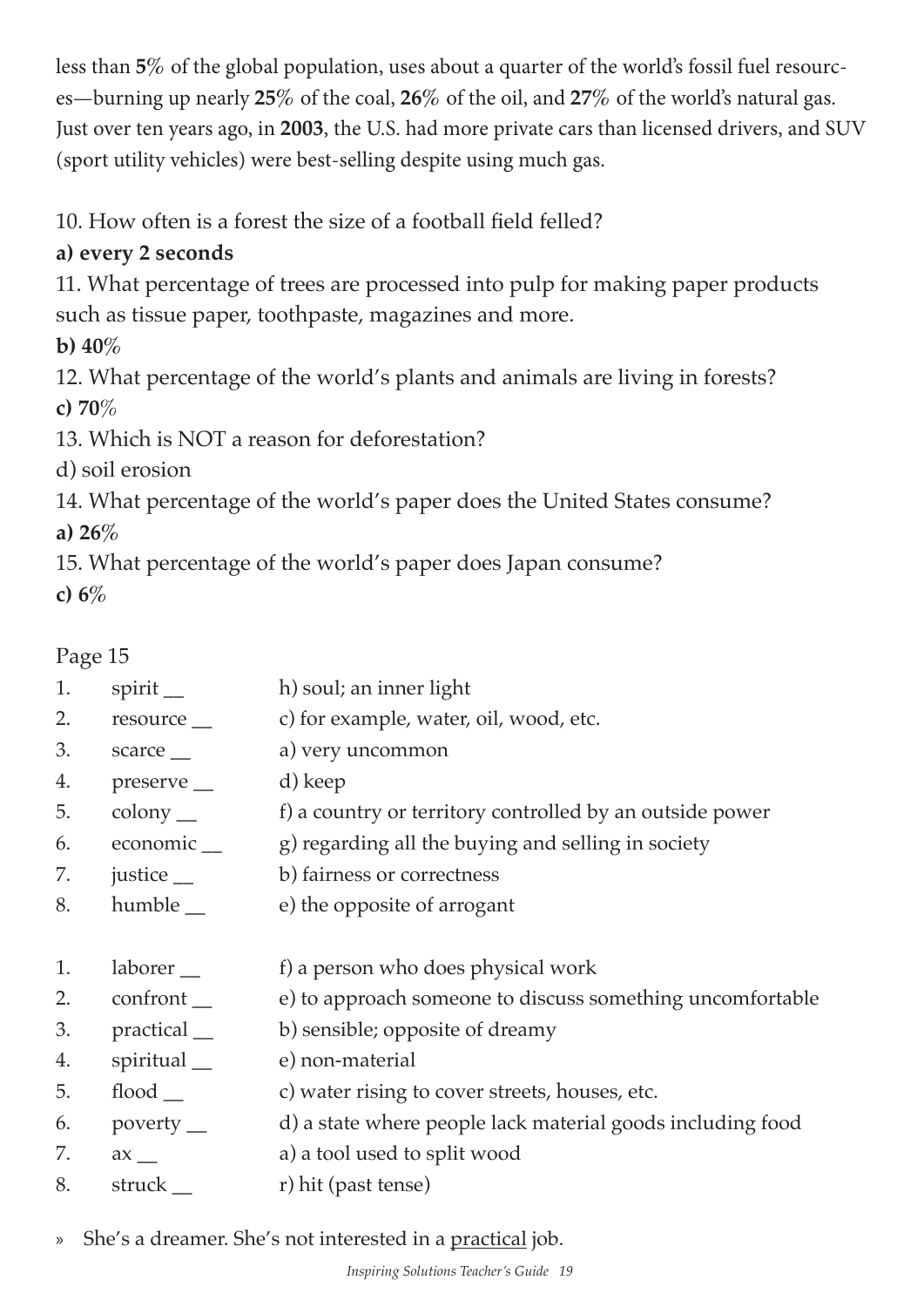- » Humans hope to start a colony on Mars sometime this century.
- » In ancient times, Japanese believed each rock, tree and mountain had a spirit.
- » Many foreign laborers entered the country to work construction.
- » He never brags about his great skill. He is very humble.

## page 17

Steps to Reduce Your Carbon Footprint (sample answers)

Turn it up in summer or down in the winter.

- 2. Turn off and unplug electronics.
- 3. Close doors to rooms you are not using.
- 4. Do laundry only when full.
- 5. Eat local.
- 6. Use your own cup.
- 7. Cut back on bottled water.
- 8. Plant a tree.
- 9. Reduce driving.
- 10. Car pool or ride your bicycle--or walk.

#### page 18

- 1. Where was Gandhi in 1893? **South Africa**
- 2. What type of transportation was he using in South Africa? **train**
- 3. What did the police officer do when Gandhi refused to change his seat? **he threw**

## **Gandhi off the train**

4. To make their own clothes, what did Indians have to do? **plant the seeds, (harvest the cotton) and use the machine**

5. Why did Gandhi think it better for Indians to make their own clothes? **a way to make** 

## **money and it wasn't supporting the British**

6. What is Gandhi famous for? **nonviolent protest**

1. What was one reason environmentalists attempted to protect redwoods? c) Redwoods are very old trees.

2. Why did Butterfly live up a tree?

- a) To protest and save trees.
- 3. How did the company try to get Butterfly down from Luna? They d) blew horns and flew helicopters nearby.

4. How long did she stay up Luna? d) About two years.

5. The image shows c) clearcutting.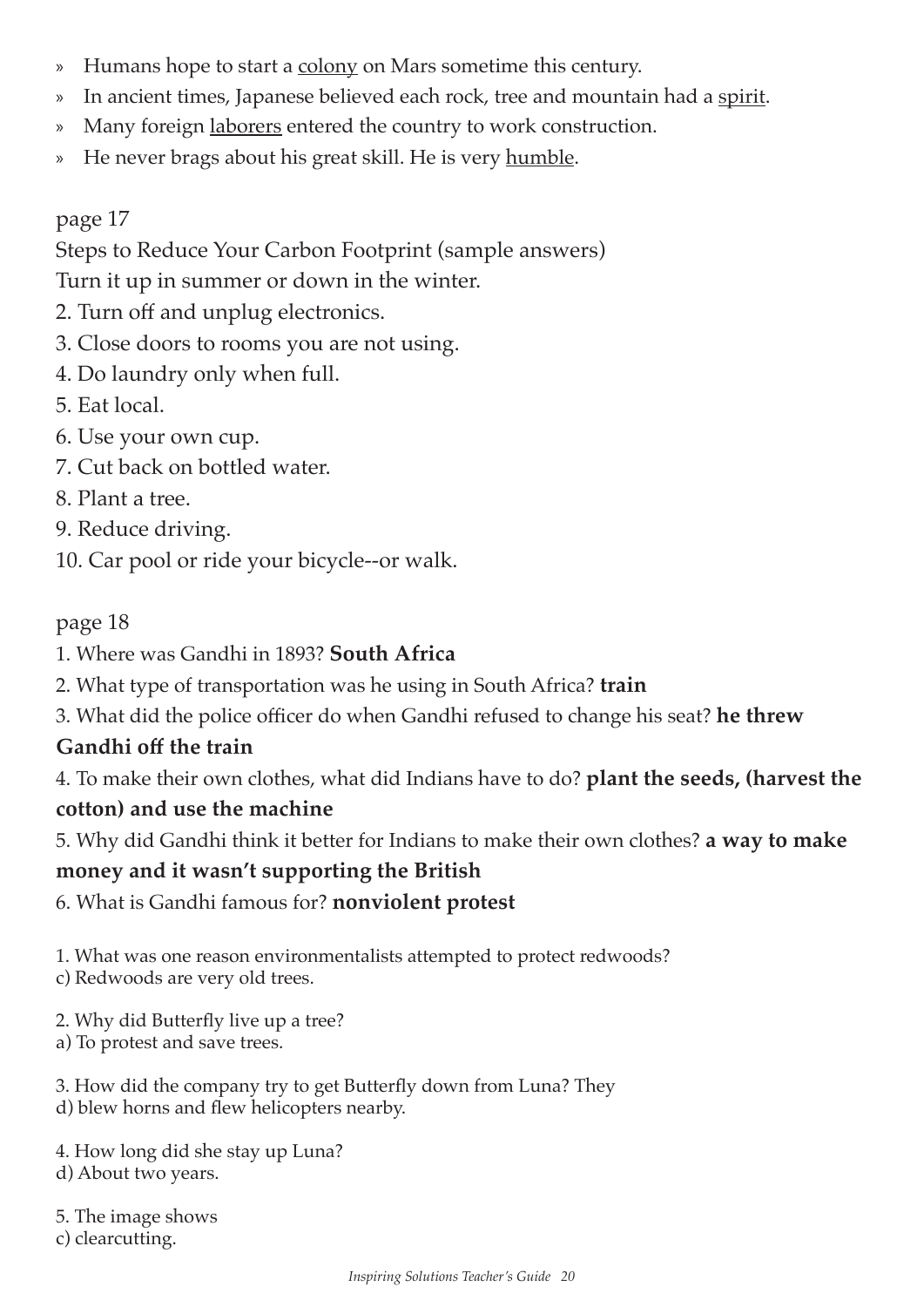6. Where did the food for the Moneyless Man's party come from?

c) Edible plants and veggies he grew.

7. How did Boyle get around?

a) Bicycle and on foot.

8. Where did Peace Pilgrim walk?

b) The U.S., Canada and Mexico.

9. Peace Pilgrim's policy regarding sleeping was c) sleep outside if no one invited her to their home.

10. Peace continued her pilgrimage for c) almost three decades.

11. When the Chipko women encountered the laborers they d) explained the significance of the trees.

12. What was one bad result due to a lack of trees? b) A flood.

13. What did the Chipko women do to save trees? c) They hugged the trees.

*Match the key unit vocabulary with the answer. Then write original sentences for 2 or 3.*

- 1. ecosystem f) a forest community<br>2. discrimination i) ex. racial, sexual, po
- i) ex. racial, sexual, power
- 3. harmony h) peacefulness
- 4. humanity g) all people
- 5. protest a) demonstrate
- 6. preserve
- 7. right d) to vote is one
- 8. resource e) ex. oil, trees, water
- 9. ecology j) environmentalism 10. determination b) for ex., "I will do it!"

page 21

| i) to submit in an attempt to get something<br>apply $\_\_$ |  |
|-------------------------------------------------------------|--|
|-------------------------------------------------------------|--|

- 2. collateral g) something of value that guarantees a loan
- 3. financial \_\_ d) money related
- 4. injustice \_\_ c) unfair
- 5. invest h) buy something, like stock, to make money
- 6. decent \_\_ a) pretty good
- 7. affordable  $\qquad$  j) can be bought; not too expensive
- 8. interest \_\_ f) the extra amount that must be repaid with a loan
- 9. landlord e) a person who owns and rents out property
- 10. construction b) building
- 1. academic d) related to higher learning, like at university
- 2. theory f) an explanation or an idea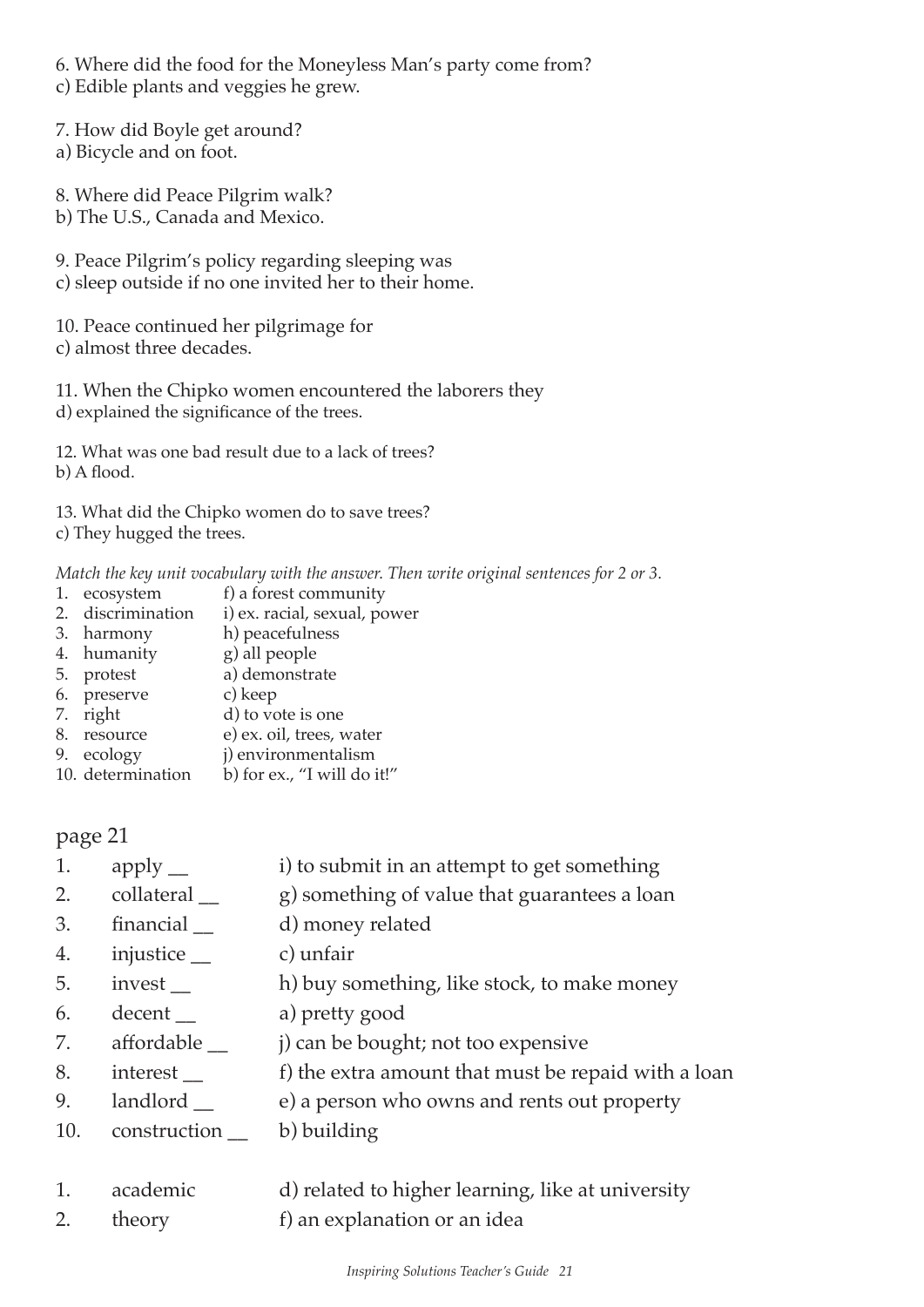- 3. disadvantaged e) having obstacles to deal with
- 4. tuition a) school fee
- 5. microloan c) a small amount of money that must be repaid
- 6. relief b) a positive feeling after difficulties end
- » Due to financial troubles, her shop went bankrupt.
- » We should fight injustice wherever we encounter it.
- » I wasn't able to pay <u>tuition</u> for my senior year so got a job.
- » To apply for that job you should send in your CV.
- » I asked my landlord whether it would be fine to pay my rent late.

## page 23

- 1. Kiva
- 2. A digital camera and a (basic) website
- 3. Her new friends' stories
- 4. Overnight (it came in the next day).
- 5. The entrepreneurs received the money and their business grew.

## page 24

- 1. What did Fuller see as a child? **many poor houses**
- 2. What did Fuller do to help? he started **Habitat for Humanity**
- 3. Where is Pomaah from? **Ghana**
- 4. What happened after Pomaah's husband died? **She and her family were evicted.**

page 27

- 1. elderly e) people over 70
- 2. dementia h) an illness of mental decline of the elderly
- 3. consumption \_\_ f) eat, drink, use
- 4. cuisine b) food and dishes from a country or region
- 5. ingredient \_\_ a) food to make a dish; the parts of a recipe
- 6. nutrition \_\_ d) the healthy aspects of food
- 7. conservation \_\_ c) preservation; saving or keeping
- 8. aroma g) a smell
- 9. pollute i) make dirty
- 1. despondent \_ d) negative feelings about a past event
- 2. rob a) steal
- 3. reflect\_\_ e) carefully consider past actions
- 4. compassionate \_\_ b) loving; kind-hearted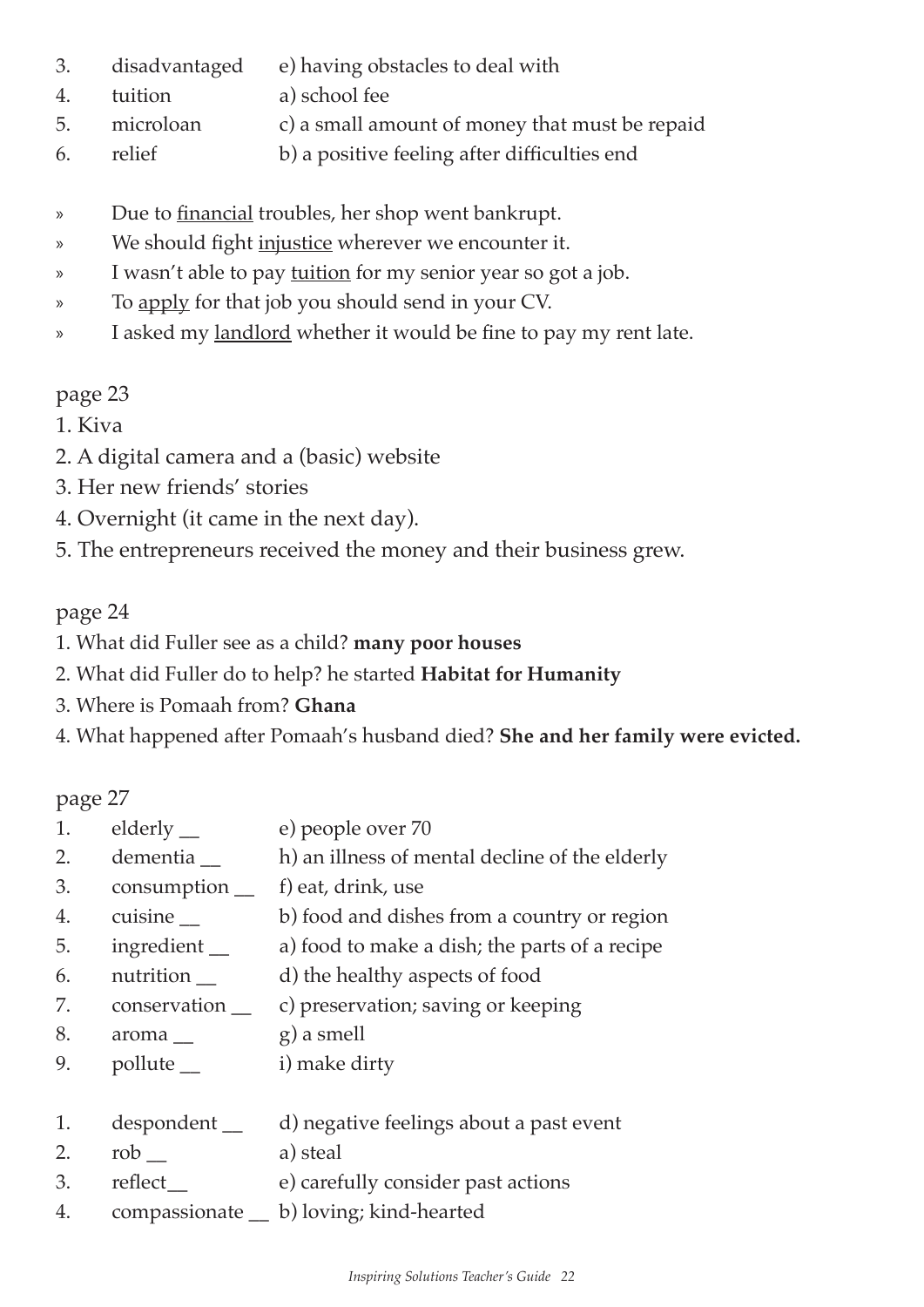- 5. bitterness \_\_ f) very down; a feeling of hopelessness
- 6. heal \_\_ c) make healthy again; cure
- 7. beneficial g) having positive effects
- 8. produce <u>same</u> f) fruits and vegetables
- » Junk food has no nutrition so avoid it.
- » What a wonderful aroma! It must be dinner time.
- » I was very grateful to the doctor after she healed my disease in one week.
- » There is a discount for elderly people.
- » Tomatoes are a key ingredient in Italian cuisine.

Page 29

- 1. True
- $2$  True
- 3. False
- 4. True
- 5. True
- 6. False

Dan Barker--Live!

- 1. Poet, novelist (writer), construction worker, soldier
- 2. the elderly, single parent families, the disabled, people in need of food

3. good

4. food, fertilizers, instructions, recipes

5. 676

Page 30

1. Italy

- 2. a protest against McDonald's.
- 3. the importance of traditional food and food culture
- 4. Japanese needed it for nutrition
- 5. good smell (aroma), no pollution, and fair to producers
- 6. an event hosted by Slow Food

page 32

**cauliflower** Only the head is eaten. It's the same species as cabbage.

**spinach** This edible flowering plant can survive the winter. The character Popeye made it famous by eating it whenever he wanted big muscles.

**pumpkin** In addition to eating as a side dish, this vegetable can be made into a pie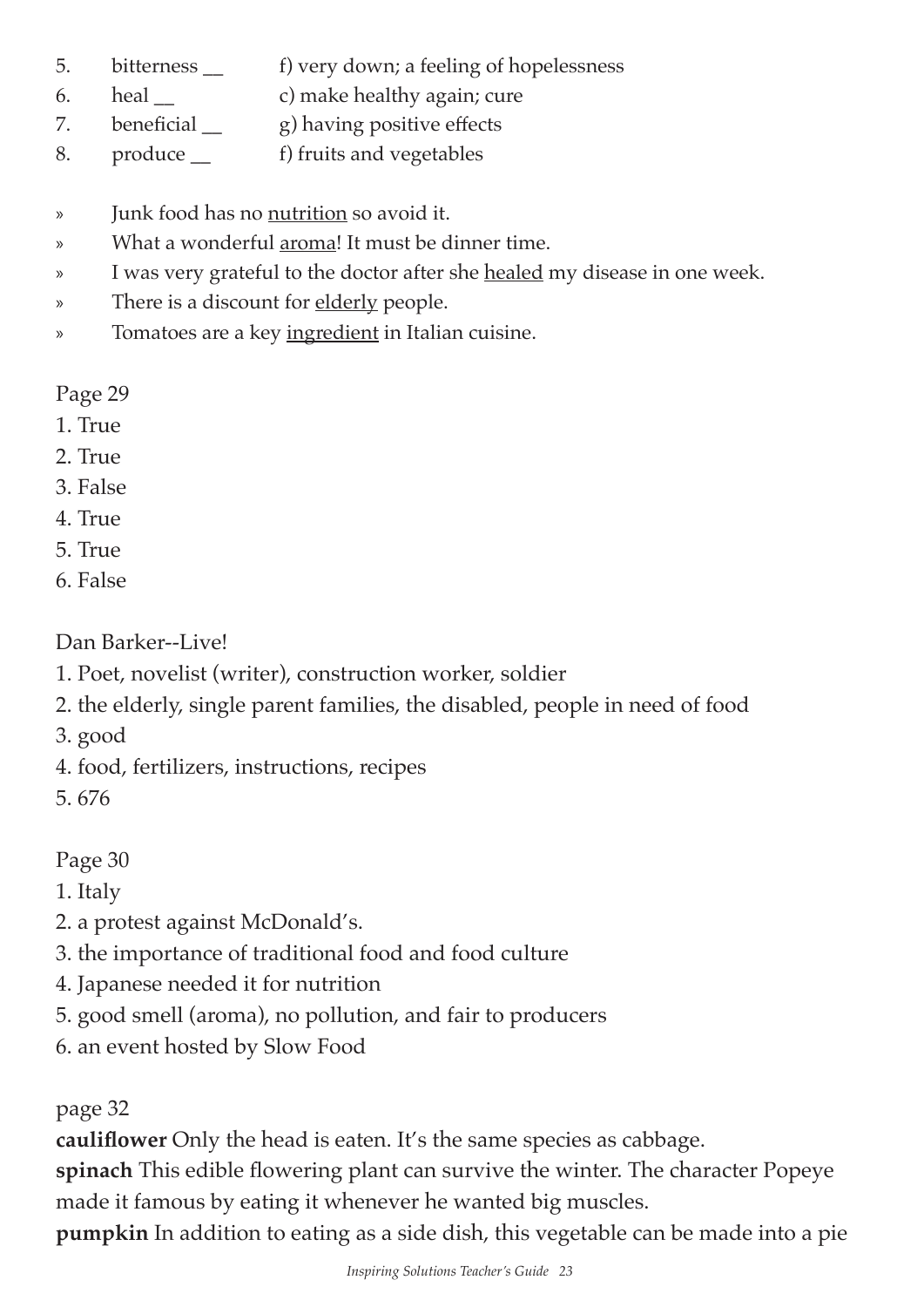for dessert. The roasted seeds can be eaten as well. It's used on Halloween. **carrots** This orange vegetable is popular raw, in salads or as is. The character Bugs Bunny was often seen eating one.

**broccoli** People joke about this being an undesirable vegetable. It's usually eaten boiled but can be eaten raw in salads. It looks like a tiny tree.

- 1. Roger Moore 1991 **f**
- 2. Jackie Chan 2004 **c**
- 3. Danny Glover 2004 **d**
- 4. Lionel Messi 2010 b
- 5. Katy Perry 2013 **e**

Novak Djokovic 2015 a

## page 33

- 1. field \_\_ d) professional categories
- 2. politics g) regarding the actions of government
- 3. publish \_\_ f) put into print or make something, like a book, available
- 4. welfare h) regarding that which is good for humans
- 5. poverty line  $\qquad \qquad$  b) the border for people who are truly struggling economically 6. necessity \_\_ c) essential
- 7. microfinance \_\_ a) small loans, like of \$100, that regular banks won't consider
- 8. rural e) countryside
- 1. celebrity \_\_ a) a famous person
- 2. liberal e) opposite of conservative; forward-thinking
- 3. deaf f) inability to hear
- 4. goodwill b) sincere, positive intentions
- 5. ambassador \_\_ c) a representative, often of a country, seeking cooperation
- 6. donation \_\_ d) contribution
- Her third book got published last week.
- Religion and politics are taboo topics for a first date.
- After the election, Ghana will appoint a new ambassador in Japan.
- Many celebrities use their fame to raise money for charity.
- The government's <u>liberal</u> policies annoyed many conservatives.

#### page 35

- 1. Tetsuko's school went bankrupt.....................................................................False
- 2. Many copies of the book she wrote were sold............................................. True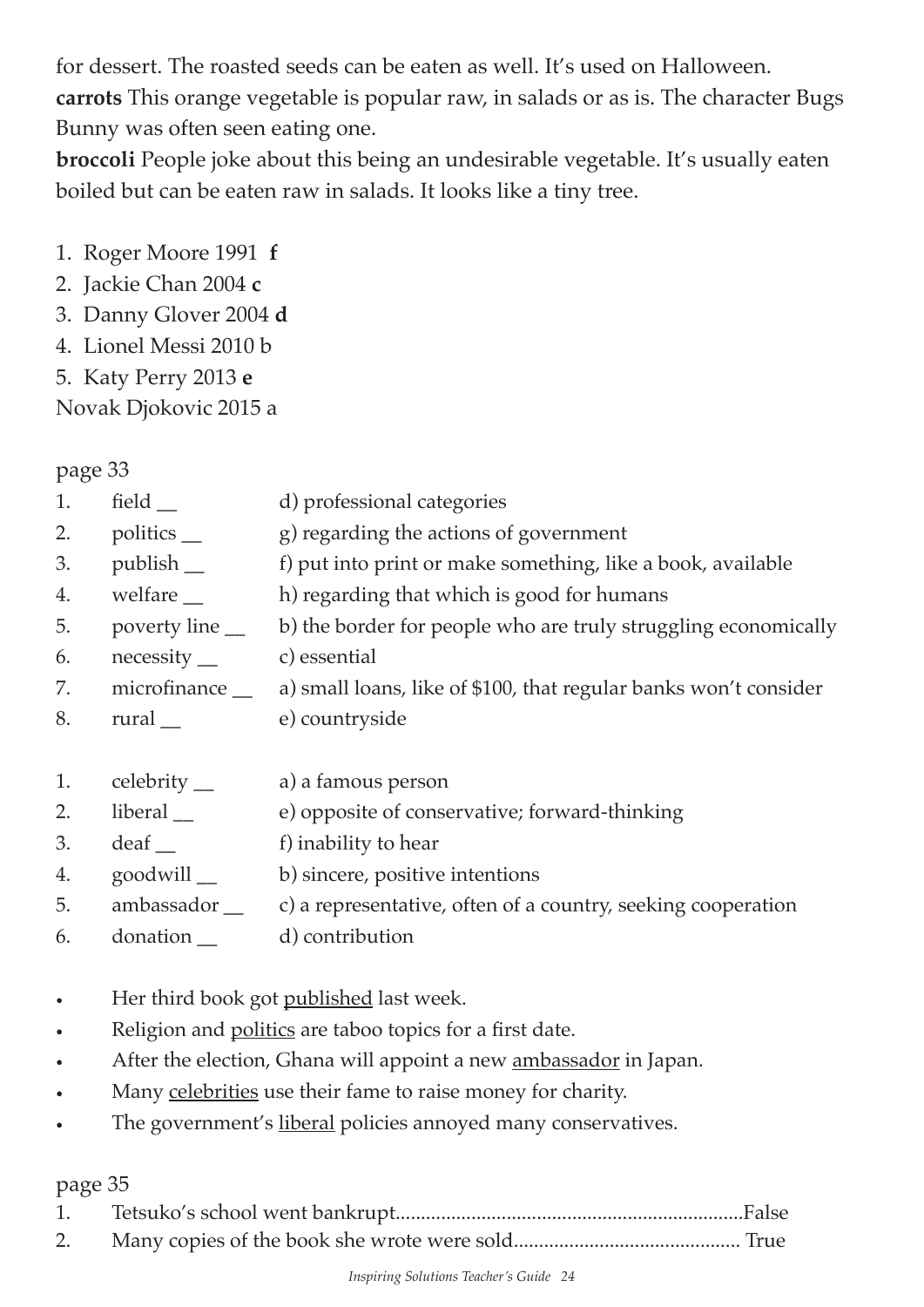#### 1. an actor

- 2. sci-fi (science fiction)
- 3. Eastern Europe
- 4. low budget films
- 5. let's make a day for no war
- 6. he could make a film about a world unwilling to change
- 7. it would be inconceivable (he couldn't imagine)

Page 36

- 1. How many people globally can't get financial services? **3 billion**
- 2. What are some examples of financial services they need? **start a business, pay**

## **kid's tuition**

3. What are organizations that help the poor get financial services called?

## **microfinance banks**

- 4. About how many such organizations are there? **10,000**
- 5. How many people have these organizations supported? **80 million**
- 6. How many men live on less than \$1.25 per day? **300,000**

7. About what percentage of the world population lives on less than \$2.50 a day? **50%** 

Thinking Deeper - There are no right answers. Answers will vary.

**Reviews: (1) Shadow talk** (teacher or a partner reads while all or one student repeats)

**(2) Find the Differences review** (see last pages of this guide for transcripts with mistakes)

**(3) Retelling** (partners take turns saying sentences while just looking at pictures)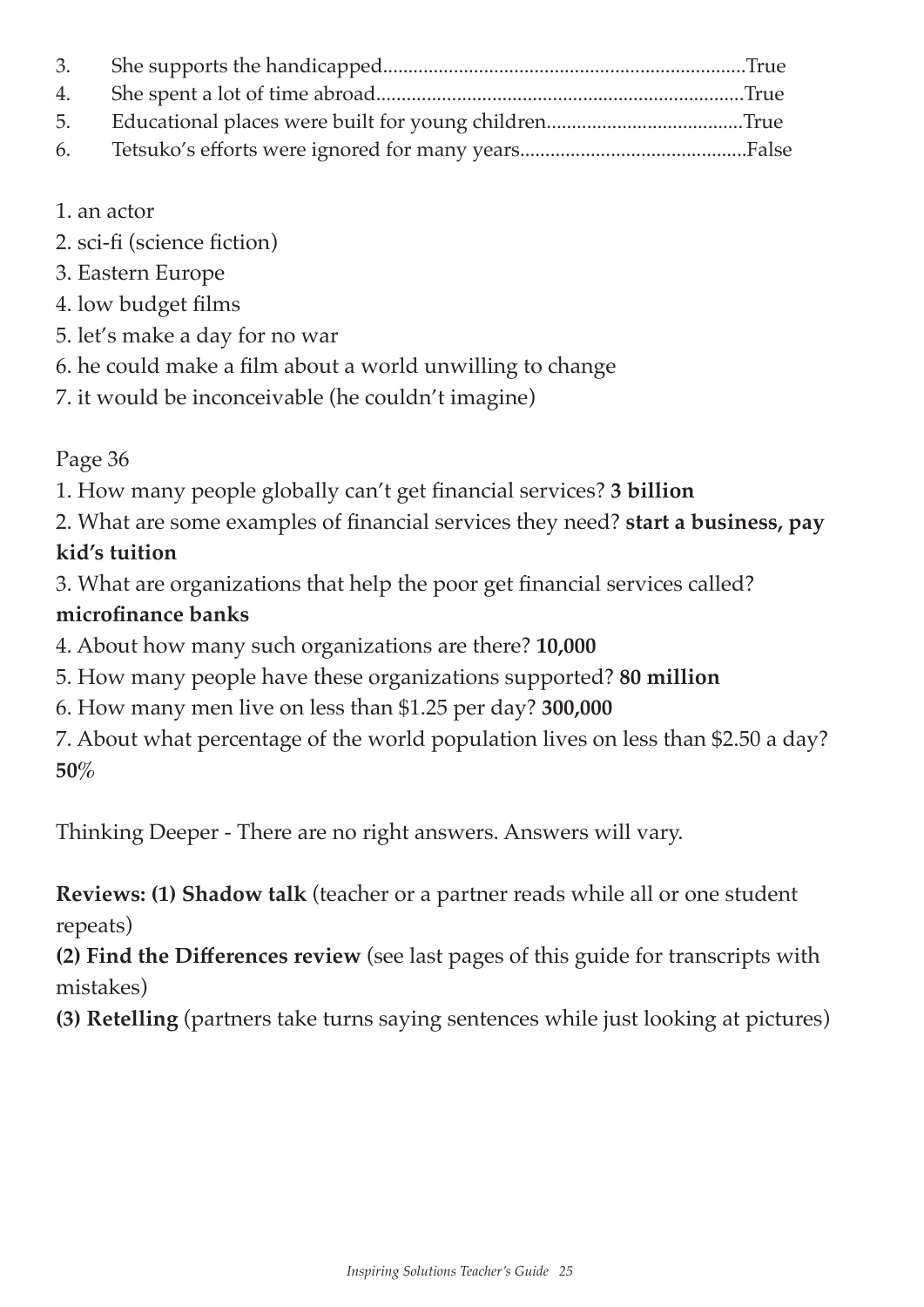page 38 1. Yunus decided to return to Bangladesh because c) his country had just gained freedom.

2. He started lending small amounts of money so people could b) open a shop.

3. Many microloan borrowers invest in d) farm animals.

4. People who typically receive microloans are a) poor women.

5. After Barker's personal crisis he b) decided to start an NGO.

6. Giving Away Gardens (GAG) commonly helps c) old and disabled people.

7. How do kids benefitting from GAG do to help? c) They pull out weeds.

8. Who especially benefits from GAG? a) Local people.

9. Why did Tetsuko leave her first school? c) She was forced to leave.

10. Her NGO helps people b) who can't hear.

11. Japan's donation helped the education system of people on which continent? a) Africa.

12. Which NGO did she work with? a) UNICEF

#### 13. What are microloans? small loans to lift people out of poverty

*Match the key unit vocabulary with the answer. Then write original sentences for 2 or 3.*

- 1. justice f) fairness
- 
- 2. financial b) money related<br>3 benefit i) advantageous j) advantageous
- 4. harvest d) pick ripe crops
- 5. conservation i) keep, especially nature
- 
- 6. pollute h) make dirty<br>
7. welfare e) healthfulne
- 7. welfare e) healthfulness<br>8. afford a) have enough a) have enough money
- 
- 9. field c) area of ground 10. publish g) put in print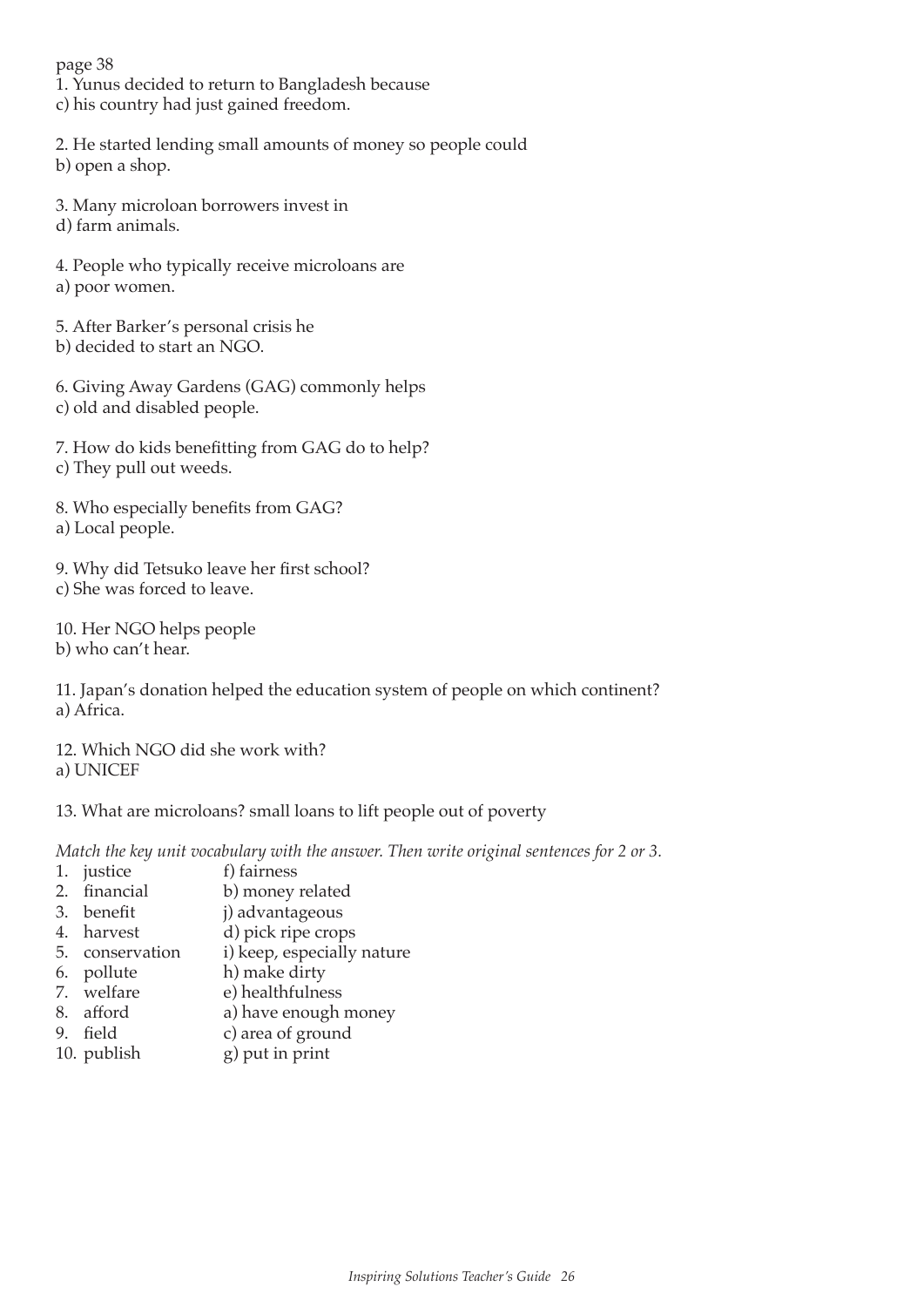#### **page 39**

- 1. youth h) generally people under 20 years old
- 2. socialize a) interaction with others
- 3. hikikomori \_\_ e) a person who stays in his room; a house hermit
- 4. depression f) feeling down for a long period of time
- 5. contentment b) satisfaction
- 6. intelligent \_\_ i) knowing, through mental ability, the best action
- 7. wise <u>q</u>) intelligence about life
- 8. gene\_\_ c) this body part carries information
- 9. optimism\_ d) positive feelings and thoughts
- 1. device b) a useful thing, often electronic
- 2. alienation \_\_ f) a feeling of separation
- 3. obsessed \_\_ g) a mental problem of a constantly recurring thought
- 4. virtual e) something that seems like something else, but is not
- 5. hermit \_\_ d) a person who separates himself from society
- 6. prescribe \_\_ a) say what is needed, like a doctor suggesting medicine
- 7. refuge  $\qquad$  c) a place of safety and protection
- I don't drink much but enjoy going to a pub to <u>socialize</u>.
- Many youth feel alienated due to technology and modern lifestyles.
- That lightning looks dangerous! Let's take refuge in a cave for awhile.
- His relationships suffered after he became obsessed with winning.
- Everyone asked the old woman for advice because she was very <u>wise</u>.

#### Page 41

- 1. He stopped going to school and stayed in his room.
- 2. He played video games and read comics (manga).
- 3. a real sort of mental pain
- 4. 21 (before) 32 (now)

#### Page 42

- 1. medicine, counseling and therapy
- 2. people not suffering from mental illness
- 3. no
- 4. strong relationships
- 5. yes
- 6. optimism, gratitude and unselfishness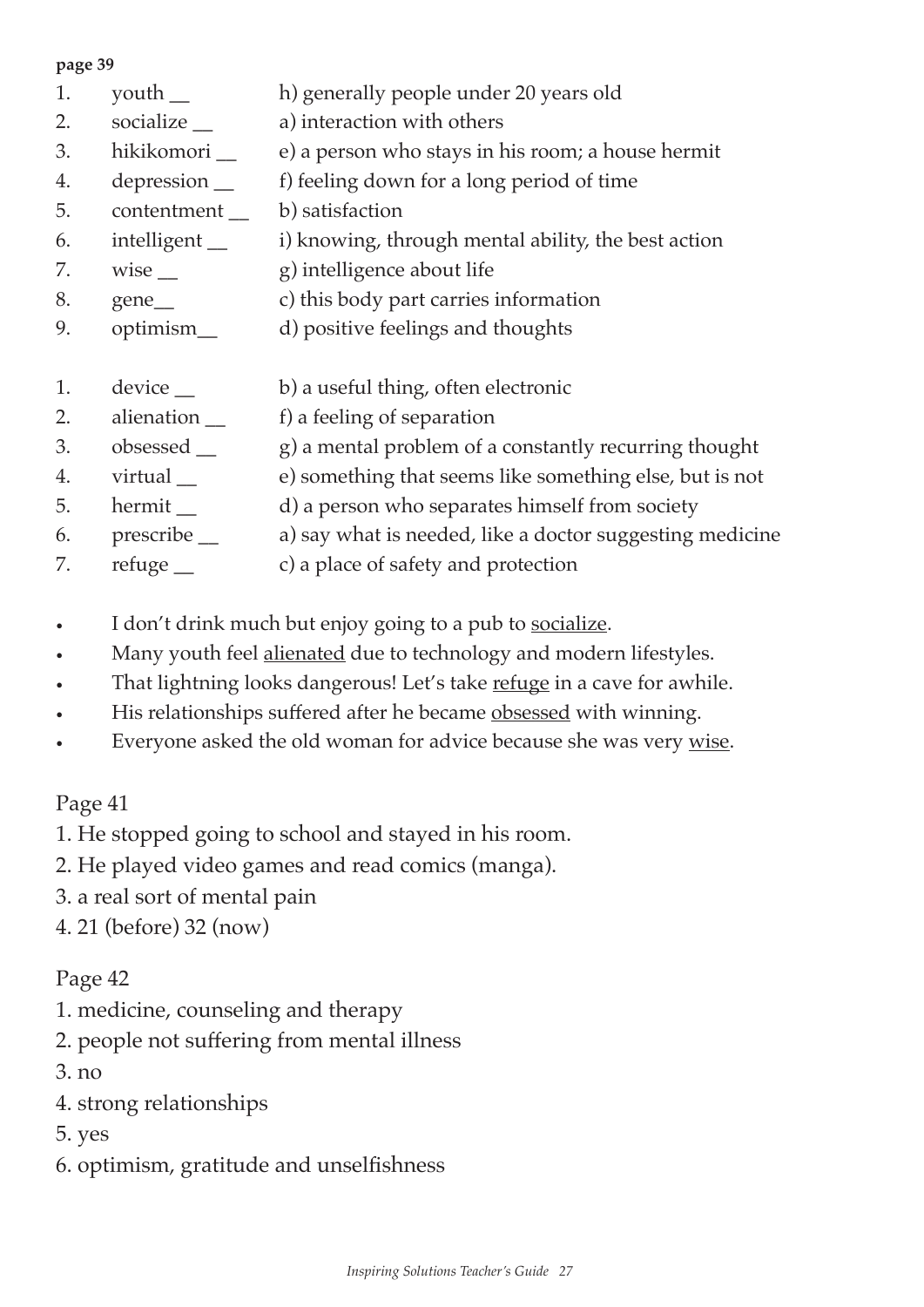page 44 community, budget, business, elderly, invite troubled, monthly, material, wealthy, world refusers, dormitory, exchange, foreigners, cheer

page 45

- 1. urinate c) to pee
- 2. infection \_\_ i) a disease that can spread in the body
- 3. trauma \_\_ b) a feeling of shock that stays with a person after a disaster
- 4. genital \_\_ e) a man's or woman's sexual organs
- 5. mutilate  $\qquad \qquad$  g) to cut up or harm
- 6. hijab \_\_ f) a cloth to cover the head of a woman
- 7. to traffic \_\_ d) illegally bring something into a country
- 8. accomplishment \_\_ h) achievement; finishing something difficult
- 9. disorder a) mental illness
- 1. endure\_\_ c) stand (difficulties); an ability to deal with pain
- 2. relative f) for example, a person's brother, cousin, grandmother, etc.
- 3. domestic a) inside the home or country
- 4. conservative  $\_\_$ b) opposite of liberal; a desire to keep traditional ways
- 5. advocate \_\_ d) promote or encourage
- 6. urge \_\_ e) strongly encourage
- The earthquake was a <u>traumatic</u> experience for her.
- Due to old age, he is having trouble <u>urinating</u>.
- Publishing a book would be a fine <u>accomplishment</u>.
- Where is the *domestic* terminal? We will fly from Kansai Airport to Narita.
- Clean the wound thoroughly so you won't get a/an <u>infection</u>.

#### page 47, Waris--Live!

- 1. this horrible, shocking pain
- 2. over 90%
- 3. 28 countries
- 4. 6,000
- 5. no
- 6. like cattle, like animals
- 7. put it in the newspapers and talk about it

#### page 48

- 1. vote or own their own home
- 2. no, many could not work (outside the home)
- 3. If a father or brother disagrees with some a girl did, he kills her.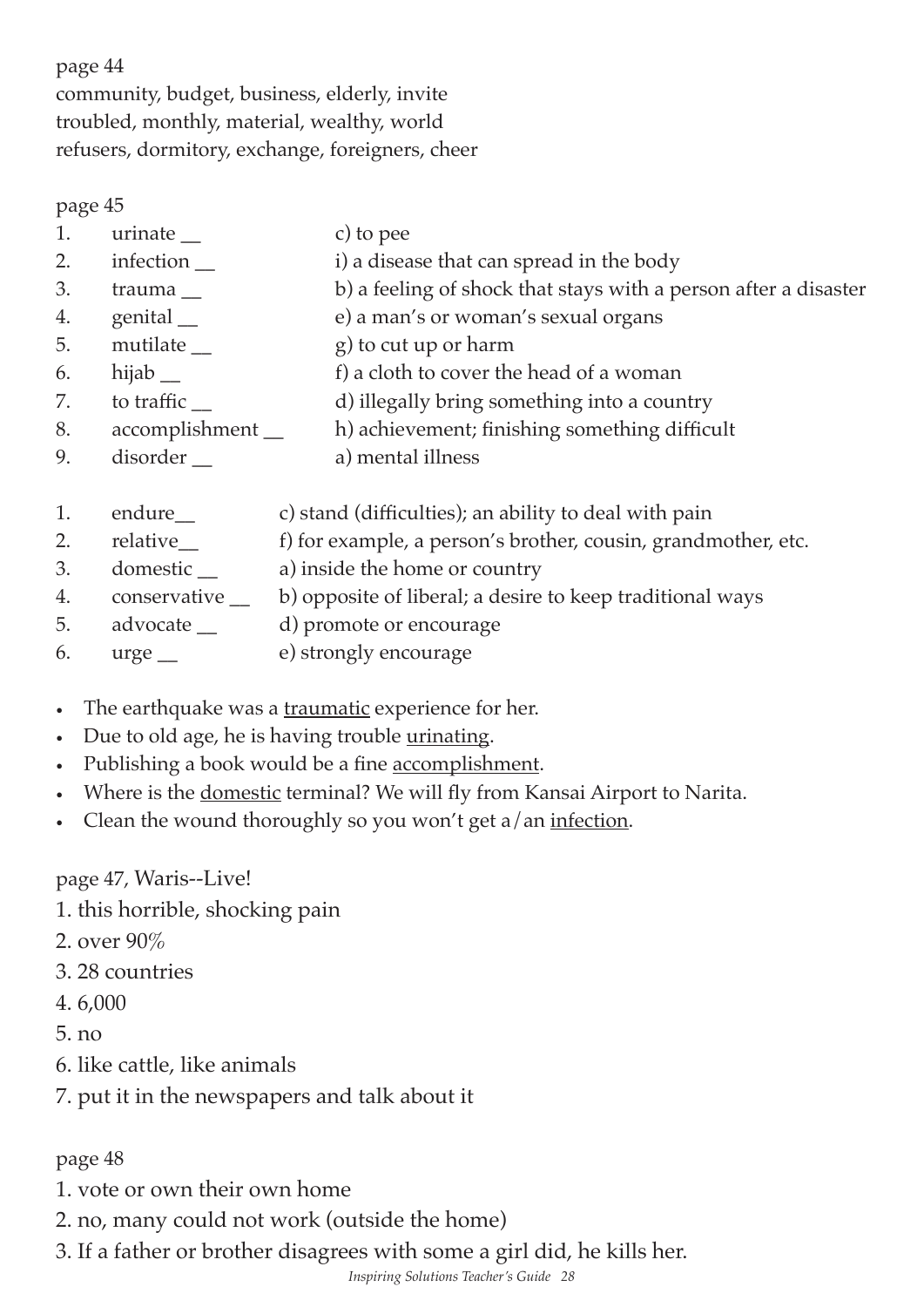page 51

- 1. inmate d) a person in prison; a prisoner
- 2. threat h) to tell others they will be harmed if they don't do XXX
- 3. authority \_\_ i) a person with power
- 4. solitary a) alone
- 5. confinement \_ b) to be kept inside
- 6. execute \_\_ g) kill to carry out a court's decision
- 7. cruel f) very mean; opposite of "very kind"
- 8. reform e) to make corrections to improve
- 9. cell <u>quality</u> is get in prison room where inmates are forced to live
- 10. kneel \_\_ c) to be upright on one's knees
- 1. to sentence  $\qquad$  f) to declare a punishment, like "ten years in prison"
- 2. a convict \_\_ b) a person in prison
- 3. rehabilitate \_\_ c) to make better, like after an injury
- 4. isolation d) separation
- 5. frustration \_\_ a) a negative feeling of not getting or achieving what you should
- 6. destructive \_\_ e) harmful
- That inmate on Death Row will be executed next month.
- That old man lives on a mountain, isolated from society.
- The bully threatened a boy, demanding money.
- The president doesn't have the **authority** to arrest the peaceful protesters.
- Many maintain that solitary confinement is an overly cruel punishment.

## page 53 Prisons in Japan

- 1. their identity
- 2. 40 pages
- 3. 2,000
- 4. 300
- 5. stand, stretching the legs, leaning back against the wall
- 6. study a language or read

## Page 54

- 1. They were executed or sent to Australia.
- 2. Utopia
- 3. Prisons were very dirty.
- 4. a toilet and sink
- 5. violence, overcrowding, many return after getting released
- 6. so prisoners become stronger (mentally) and control themselves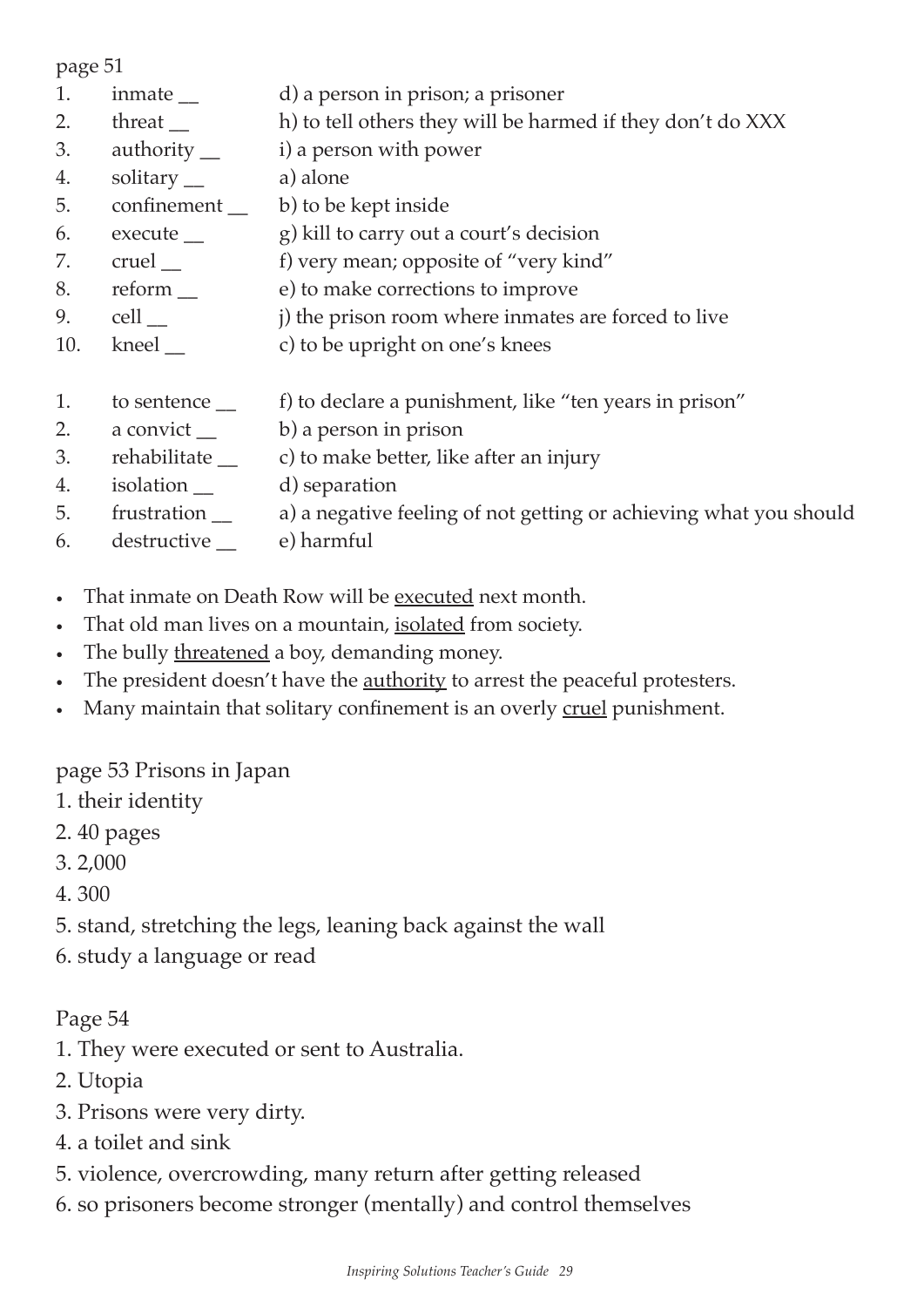1. "House hermits" almost never

c) leave their room.

- 2. Okumura introduces house hermits and their families to a) other house hermits and their families.
- 3. Watanabe tries to help d) hermits who are in a hospital.
- 4. Minami has provided hermits with
- b) a place to live and interact.
- 5. Which continent has the most cases of FGM? a) Africa

6. What happened to Dirie as a young girl? b) She suffered from genital mutilation.

7. What was Dirie's first job in the U.K.? a) Domestic worker

8. Which organization supports Dirie? a) the U.N.

9. Bo Lozoff's friend was imprisoned for c) bringing drugs across a national border.

10. What problem was The Prison Project trying to fix? a) The attitude of inmates worsen in prison.

11. Family members of inmates help by b) sending letters.

12. From the chapter it is clear that

d) countries have different approaches to prison.

13. Take turns describing the picture at the right with a partner. Can you speak for one minute or longer?

*Match the key unit vocabulary with the answer. Then write original sentences for 2 or 3 words.*

- 1. depression i) feeling down for extended
- 2. optimism i) positive thinking
- 3. gratitude g) appreciation
- 4. vote e) choose a candidate
- 5. rural c) countryside
- 
- 6. custom b) cultural habit<br>
7. ethnic f) race/culture f) race/culture
- 8. authority h) one with power<br>9. isolation d) aloneness
- d) aloneness
- 10. arrest a) police take suspect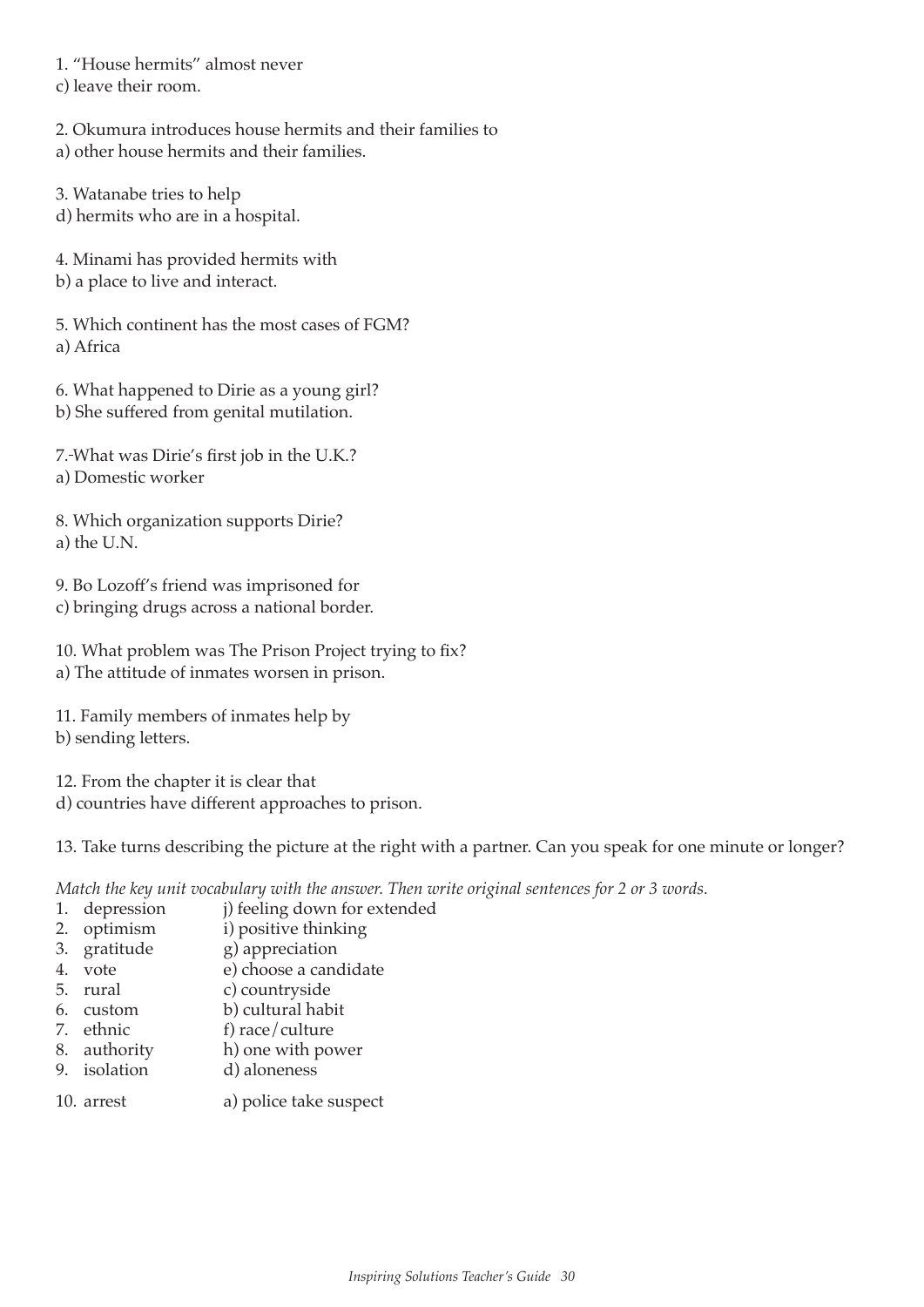page 57

- 1. refugee \_\_ a) a person forced to leave her country due to war, etc.
- 2. interpreter \_ i) a person who restates a message in another languag
- 3. mistreat  $\qquad$  h) to do unkind things to someone or something
- 4. Jewish e) a race of people who now live in Israel
- 5. conflict \_\_ b) fight or disagreement
- 6. resolution \_\_ fj) solving a problem or difficult situation
- 7. negotiation \_\_ g) discuss a conflict or situation to find an acceptable solution
- 8. minority \_\_ c) the smaller group
- 9. selfish e) thinking too much about oneself
- 10. blame \_\_ d) to say, for example, "it's your fault!"
- 1. a Jew  $\Box$  b) a person whose race is mainly found in Israel
- 2. Romani \_\_ a) a race of people with no fixed home, formerly called "gypsy"
- 3. alliance e) a cooperative agreement, often between countries
- 4. visa \_\_ d) a document that is often required for entering a country
- 5. righteous \_\_ c) having positive characteristics like honesty and compassion
- I don't understand Spanish so I need a/an interpreter.
- The conflict between those two lasted for decades. There's much bad blood.
- I'll take the <u>blame</u>; it was my fault.
- Many countries signed a treaty to accept and protect minorities.
- The two weak countries formed a/an alliance to deal with their powerful neighbor.

#### Page 59

- 1. True
- 2. False
- 3. True
- 4. False
- 5. True
- 6. True

## Sugihara's Heroism

- 1. Nazis
- 2. They trusted him.
- 3. In July 1940.
- 4. He was disobeying God.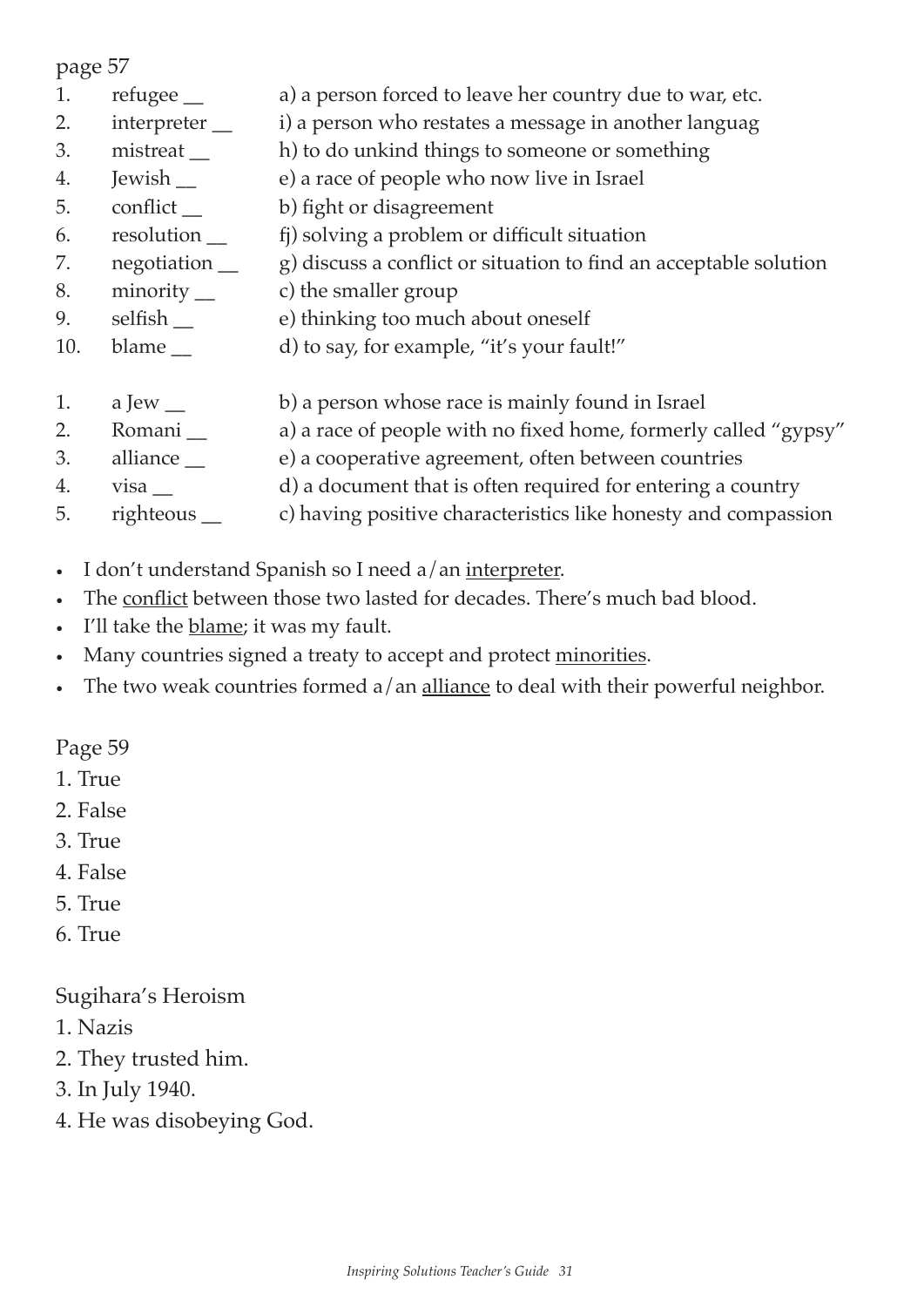Page 60

1. to end conflicts and bring harmony to human relationships

- 2. reflect
- 3. say how we feel
- 4. say what we need
- 5. make a specific request

## page 62

- 1. Which country were "Soviets" from? **mainly Russia**
- 2. What's a "POW"? **prisoner of war**
- 3. Which country are "Poles" from? **Poland**
- 4. What's another word for "disabled"? **physically challenged; handicapped**
- 5. Which religion do Jehovah's Witnesses belong to (for example, are they Christians, Muslims, Buddhists, etc.)? **Christianity**
- 1. landmine <u>e</u> e) an underground bomb
- 2. estimate \_\_ a) approximate number
- 3. deminer h) a person who removes landmines
- 4. **IDP** b) an internally displaced person
- 5. wealth  $\angle$  c) much money and/or valuable possessions
- 6. collaborate \_\_ f) work together
- 7. folk g) people; locals
- 8. generation \_ d) individuals living in the same era; contemporaries
- 1. rebel \_\_ external contact a person who fights against authority
- 2. déjà vu \_\_ f) a feeling of having previously lived an experience
- 3. detection \_\_ a) noticing; xx machines notice metal under the ground, for ex.
- 4. bury \_\_ c) to put underground
- 5. artificial \_\_ e) not real
- 6. raise  $(money)$  b) convince to donate
- 7. victim \_\_ d) the person hurt or injured
- Some say pirates <u>buried</u> a treasure in this area many years ago.
- Let's call the moving company to get  $a/an$  estimate of the moving expense.
- Let's raise money for those who lost their home in the landslide.
- I know she's intelligent and easygoing because we have <u>collaborated</u> on projects.
- She acquired great wealth by making many excellent investments.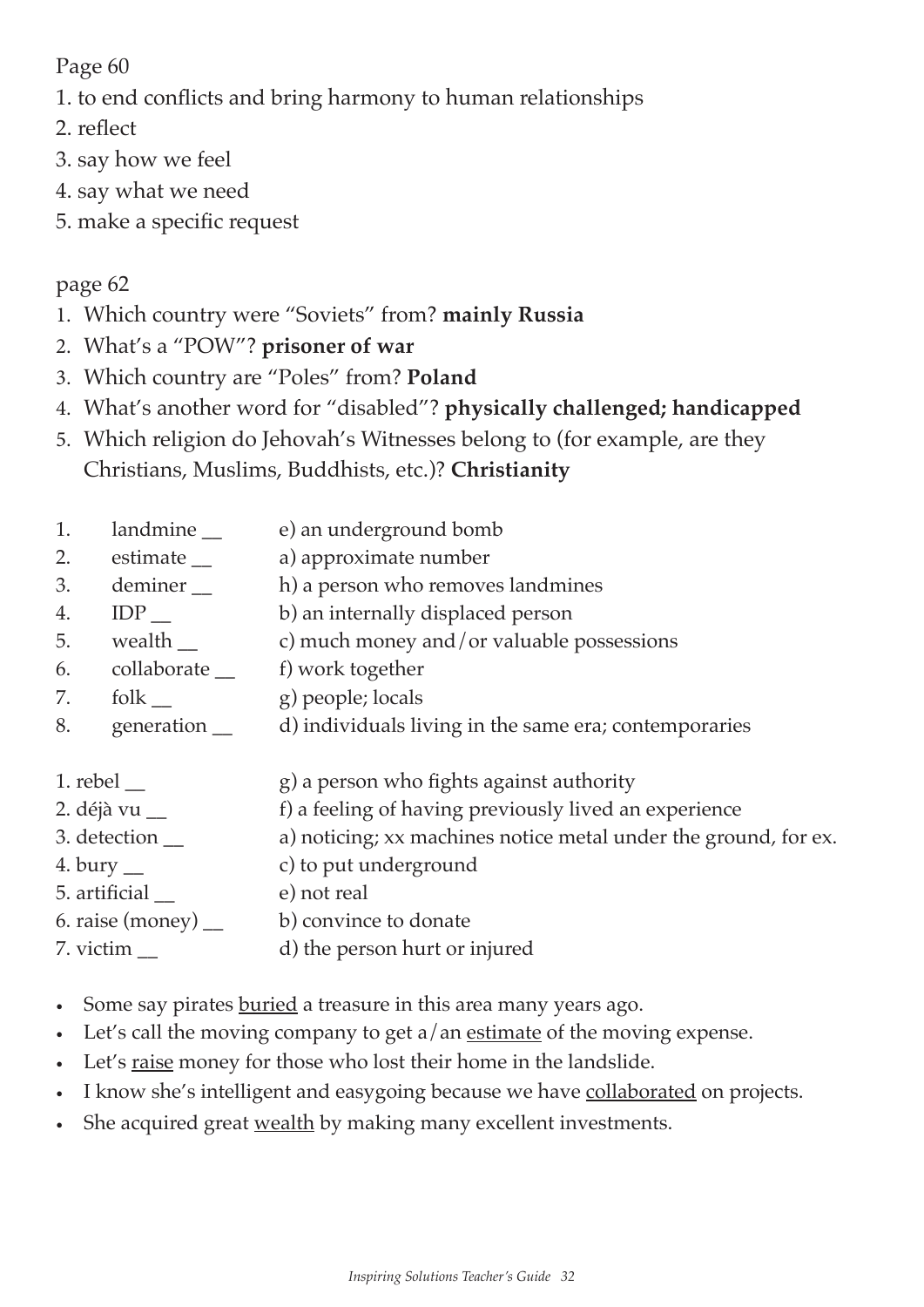Page 65

- 1. False
- 2. False
- 3. True
- 4. False
- 5. True
- 6. False

Page 65 listening

- 1. the best we can (try our best)
- 2. (change our thinking) and to not give up
- 3. Cambodia and Mozambique
- 4. opportunities and the positives (positive things and positive ideas)

Page 66

- 1. What inspired Sakamoto to compose the Zero Landmines CD? **a program about Chris Moon**
- 2. What qualities of Moon does Sakamoto admire? **his strength and determination**
- 3. How did Sakamoto research to make the CD? **He looked at maps and listened to world music**
- 4. Which Japanese musician/group helped Sakamoto? **Mr. Children**
- 5. The CD uses musical themes from which countries? **Korea, Cambodia, India, Tibet, and Bosnia**
- 6. What is done with the money made from CD sales? **it is donated to NGOs that remove landmines**

#### **page 68**

This is my home The land of my mother The place I **play** With sisters And brothers The trees are rooted In the **ground** beneath Take away the violence Give he Earth back its peace

This is our world Our common salvation It knows no **borders** It serves no **nation** The same sun shines equally On those beneath Take away the violence Give the Earth back its peace There's fire in the ground

In the **space** between the trees In the forests and fields On pathways, in **dreams**

The stars are **whispering** To the ground beneath Take away the **violence** Give the Earth back its peace

*Inspiring Solutions Teacher's Guide 33* Who **painted** the green grass Red with danger? Who colored the big sky blue with **danger**? A strong wind Carrying **fear** and anger Came and went And **stole** tomorrow This is my home

The land of my mother The place I **play** With sisters and brothers The trees are rooted In the **ground** beneath Take away the violence Give the Earth back its peace

The same sun **shines equally** On those beneath Take away the darkness Give the Earth back its peace

Like trees we're rooted In the ground beneath Take away the violence Give the Earth back its **peace**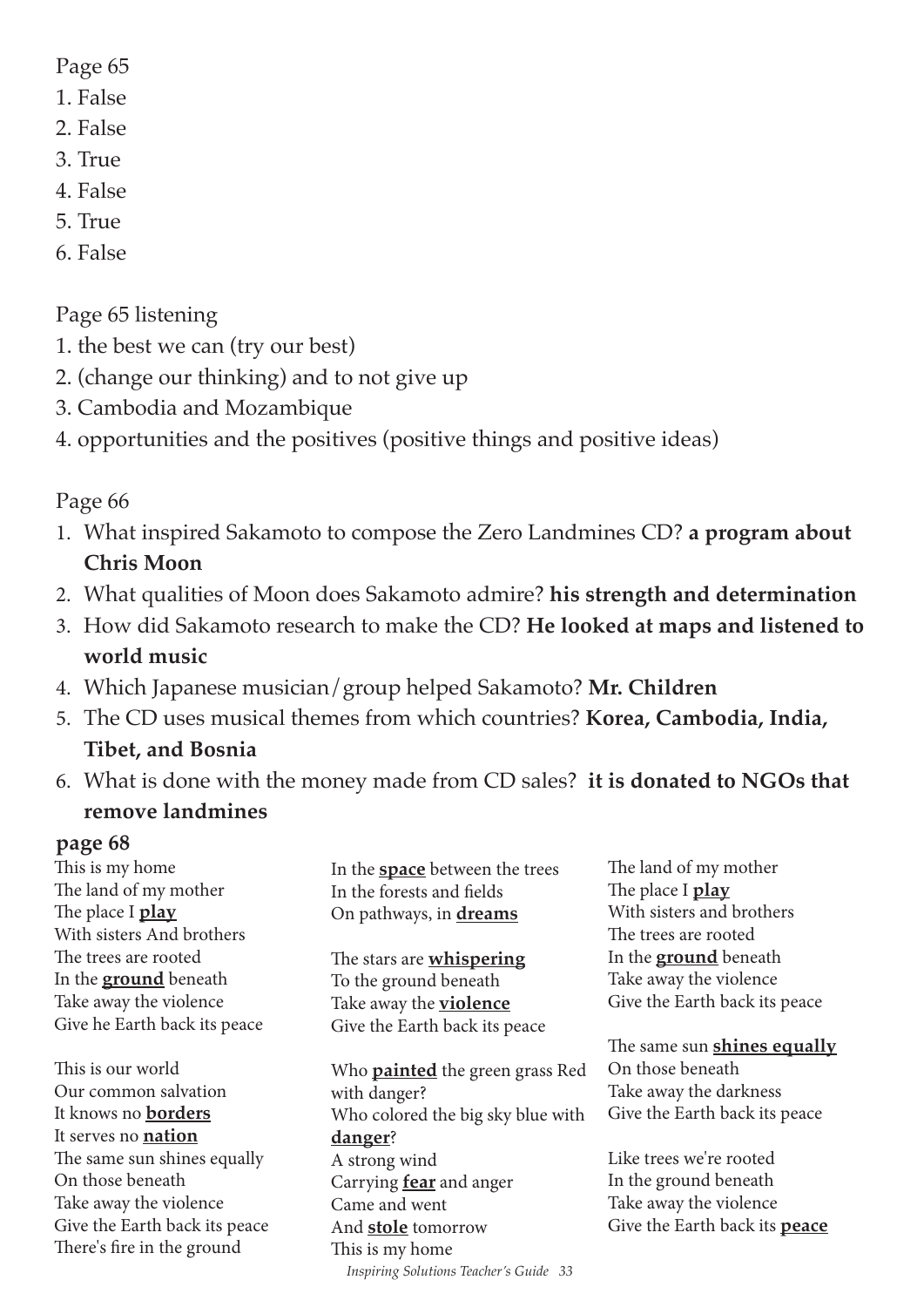#### **poll results**

*1. USA 25%, 2. Pakistan 8%, 3. China 6%, 4.Iran 4%*

#### **page 69**

- 1. civil war <u>e</u>) a conflict fought within a country
- 2. pollution \_\_ a) to make a public resource like air, water, etc., dirty
- 3. foreign policy \_\_ f) guidelines a country has for other countries
- 4. economic b) regarding the production of goods and services in society
- 5. float  $g)$  to stay on top of water
- 6. local \_\_ c) people in a small region, like a town
- 7. climate \_\_ d) the weather of a region
- 8. atmosphere h) the feeling of a place
- 1. employment \_ b) work related
- 2. ship f) send
- 3. mechanic \_ c) a person who fixes machines
- 4. entrepreneur \_\_ a) a person who starts and runs her own business
- 5. transform \_\_ d) fundamentally change
- 6. pump e) a device that pushes something like water
- The Arctic ice is melting because the climate is getting warmer.
- That restaurant has a lovely <u>atmosphere</u>. Let's go eat there.
- I think that piece of wood will float. Put it in the water.
- After the civil war ended, a new country, South Sudan, was made.
- My car engine was making strange noises so I called my mechanic.

Page 71

- 1. False
- 2. True
- 3. True
- 4. True
- 5. True
- 6. False

BNB--Live!

- 1. load containers of bicycles
- 2. 32,000 bicycles
- 3. finding the site and recruiting people (to volunteer or work)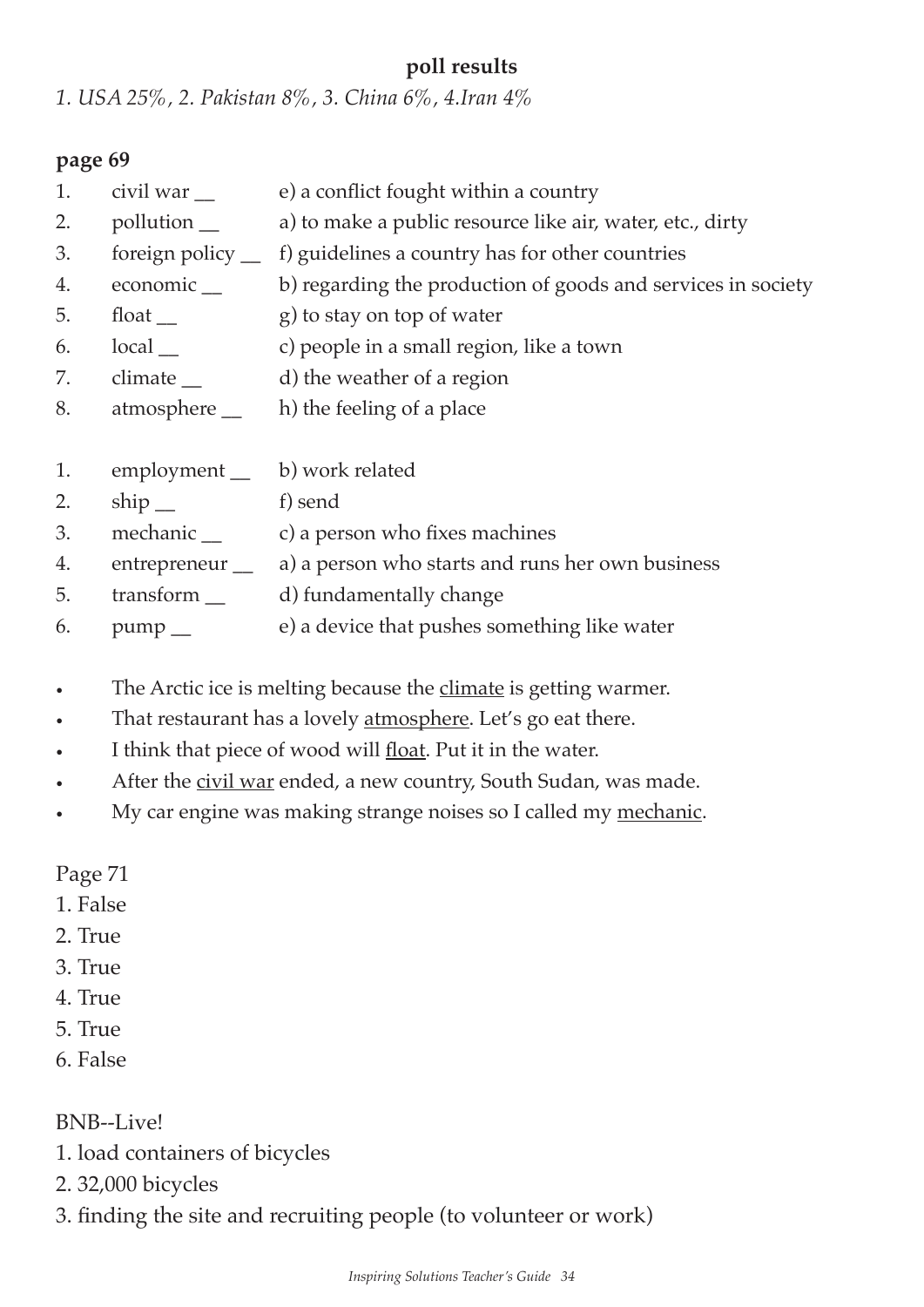4. bicycles, the tools, training and collaboration

Page 72

- 1. to learn more about WWII
- 2. the Cold War era
- 3. human rights, environmental issues, economic issues and peace issues
- 4. talking to locals

5. Israeli/Palestinian conflict, globalization, mass media; HIV/AIDS and climate change

6. 5

page 74 1. What were Jews hoping for when they met Sugihara? c) A way to escape.

2. How did Sugihara help? d) By signing visas.

3. What happened to Sugihara after the war? a) He couldn't find work.

4. Which country honored Sugihara? c) Israel

5. Where were the landmines Moon found? d) In fields.

6. The people who kidnapped Moon b) planned to kill him.

7. Where did Moon see the butterflies? b) In the jungle.

8. How did Moon get injured? b) He stepped on a landmine.

9. How did Moon react to the injury? d) He thought positively.

10. Moon tried to get money to donate to landmine victims by c) running in a race.

11. Where does BNB send bicycles? c) To poor countries.

12. Who does BNB employ? b) City youth with problems.

13. What's one unique way bikes are used?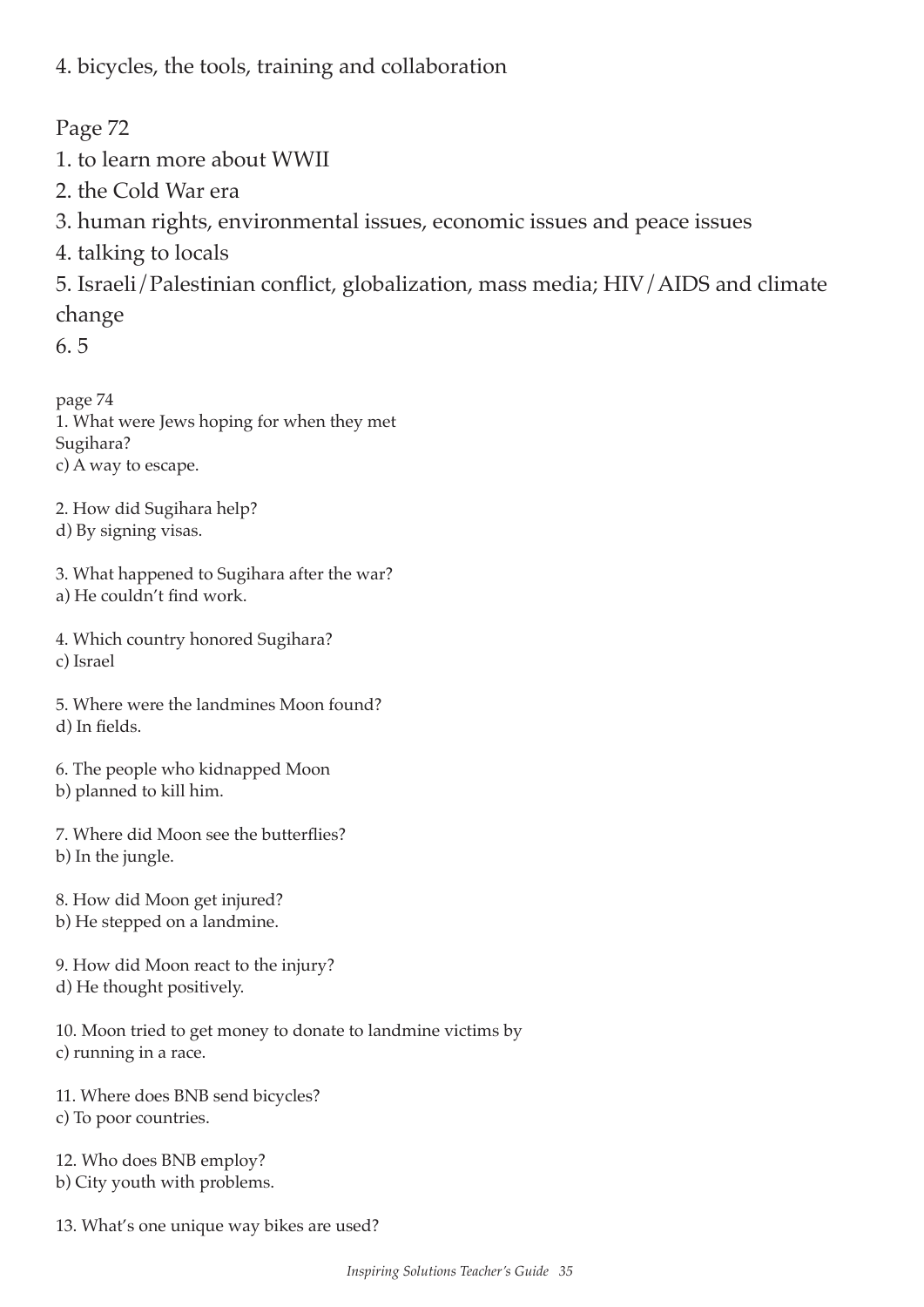#### d) Pumping water.

#### 14. Where did many bike shops open?

a) In Central America.

- 1. refuge e) a safe place 2. refugee f) a person forced to leave country 3. conflict d) fight; disagreement<br>4. landmine i) an underground bon
- i) an underground bomb
- 5. wealth c) things of value
- 6. explosion h) "BOOM!"
- 7. rebel b) a fighter vs authority
- 8. citizen g) a person living in a country
- 9. victim a) person hurt or injured
- 10. a local **j**) a person from a region

page 75

- 1. journalist \_\_ c) reporter
- 2. censor f) to not allow a message to be shared; to silence
- 3. declaration \_\_ i) a formal statement or assertion
- 4. bullet-proof \_\_ h) something, like a vest, that protects the wearer from gunshot
- 5. assassinate \_ d) murder a well-known person, often for political purposes
- 6. house arrest \_\_ e) a punishment of not being free to leave a home
- 7. dictator  $\qquad \qquad$  g) an all-powerful country leader from the army
- 8. meditation  $\qquad$  b) to sit quietly to find greater calm and peace
- 9. reputation \_\_ a) an image or belief about someone or something
- 1. monk <u>extend</u> the person who lives and practices in a religious community
- 2. coup d'état \_\_ d) the removal of a government, often by the military
- 3. witness \_\_ a) a person who has seen an event such as a crime
- 4. recognize c) acknowledge
- 5. kidnap e) to take a prisoner and demand something like money
- 6. terrorist \_\_ g) a person who does violence to cause fear for political aims
- 7. criticize \_\_ b) point out the wrong or inappropriate things someone is doing
- As a journalist, he covers international conflicts.
- Her excellent reputation is probably the reason she got the job.
- Galileo was put under house arrest for saying the earth goes around the sun.
- The assassination of a prince started World War I.
- He was recognized for 30 years of service to the local community.

## **9 Justice (page 51)**

**Reviews: (1) Shadow talk** (teacher or a partner reads while all or one student repeats)

**(2) Find the Differences review** (see last pages of this guide for transcripts with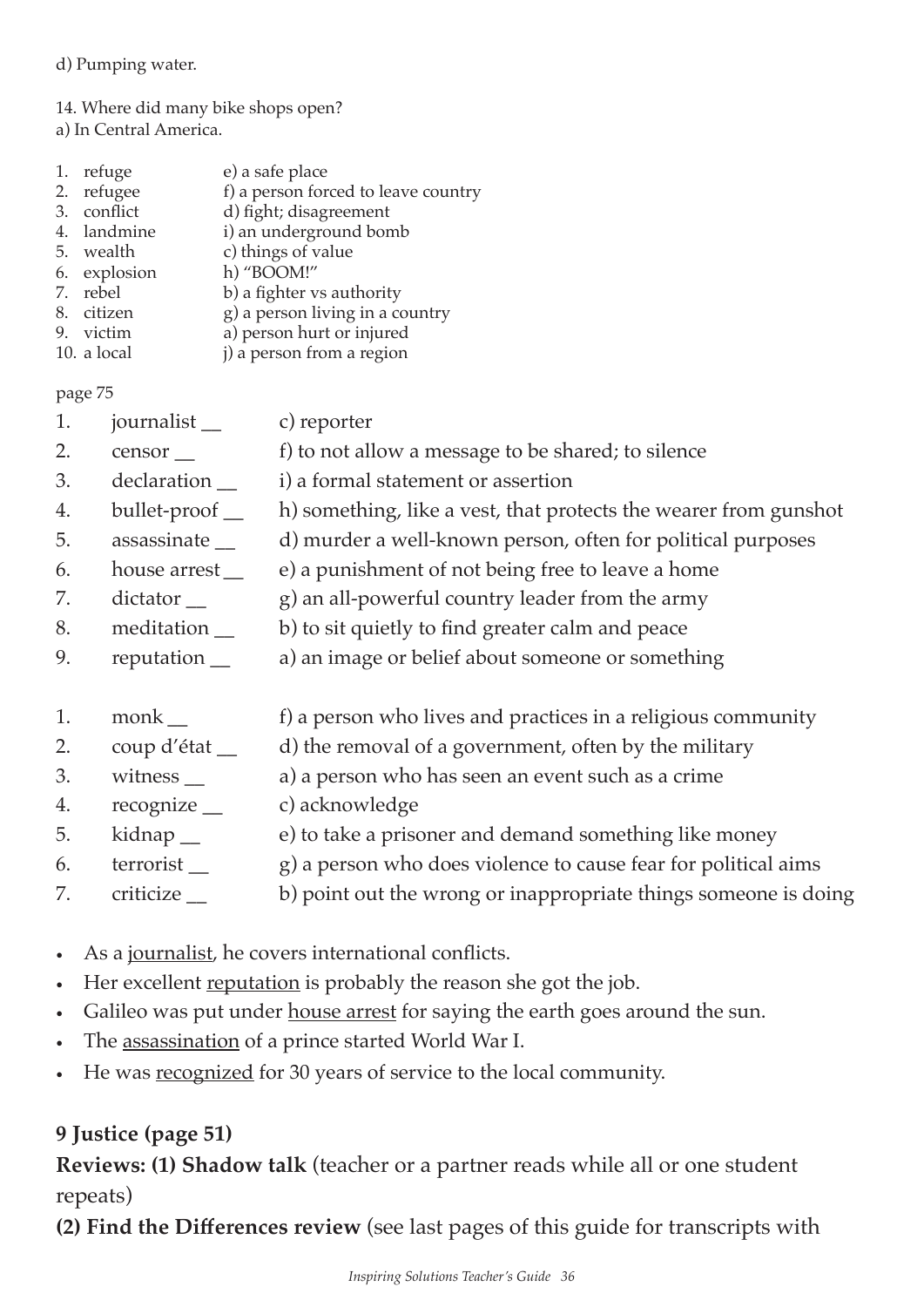mistakes)

**(3) Retelling** (partners take turns saying sentences while just looking at pictures)

**Reviews: (1) Shadow talk** (teacher or a partner reads while all or one student repeats)

**(2) Find the Differences review** (see last pages of this guide for transcripts with mistakes)

**(3) Retelling** (partners take turns saying sentences while just looking at pictures)

## Page 77

- 1. 90
- 2. persecution, discrimination and imprisonment
- 3. the number of journalists killed, wounded and imprisoned
- 4. the worst ranked is the East; Myanmar is a bright spot

## Page 78

- 1. He was a general and a hero.
- 2. He was murdered (killed).
- 3. more than 11 years
- 4. military dictators
- 5. studying French and Japanese, exercising and meditating
- 6. for her efforts to promote democracy

## **page 80**

- 1. Which of the above countries is part of North America? **Mexico**
- 2. On October 7, 2001, about one month after the 9.11 terrorist attacks, the U.S. invaded this country. **Afghanistan**
- 3. Which country used to be part of the Soviet Union? **Ukraine**
- 4. Which country is Aung San Suu Kyi a citize of? **Myanmar**
- 5. This Middle Eastern country very close to Ethiopia and Somalia has been devestated by a civil war. **Yemen**
- 6. This is the largest country in South America. **Brazil**
- 7. This Muslim country is the rival of India. **Pakistan**
- 8. This country in west Africa has great mineral wealth but is very poor. **Guinea**
- 9. This country is considered part of both Asia and Europe. **Turkey**
- 10.In 2003, the US led by George W. Bush and some allies invaded this country. **Iraq**
- 11.Rebels in this Middle Eastern country have been fighting President Assad for almost 7 years as of 2018. **Syria**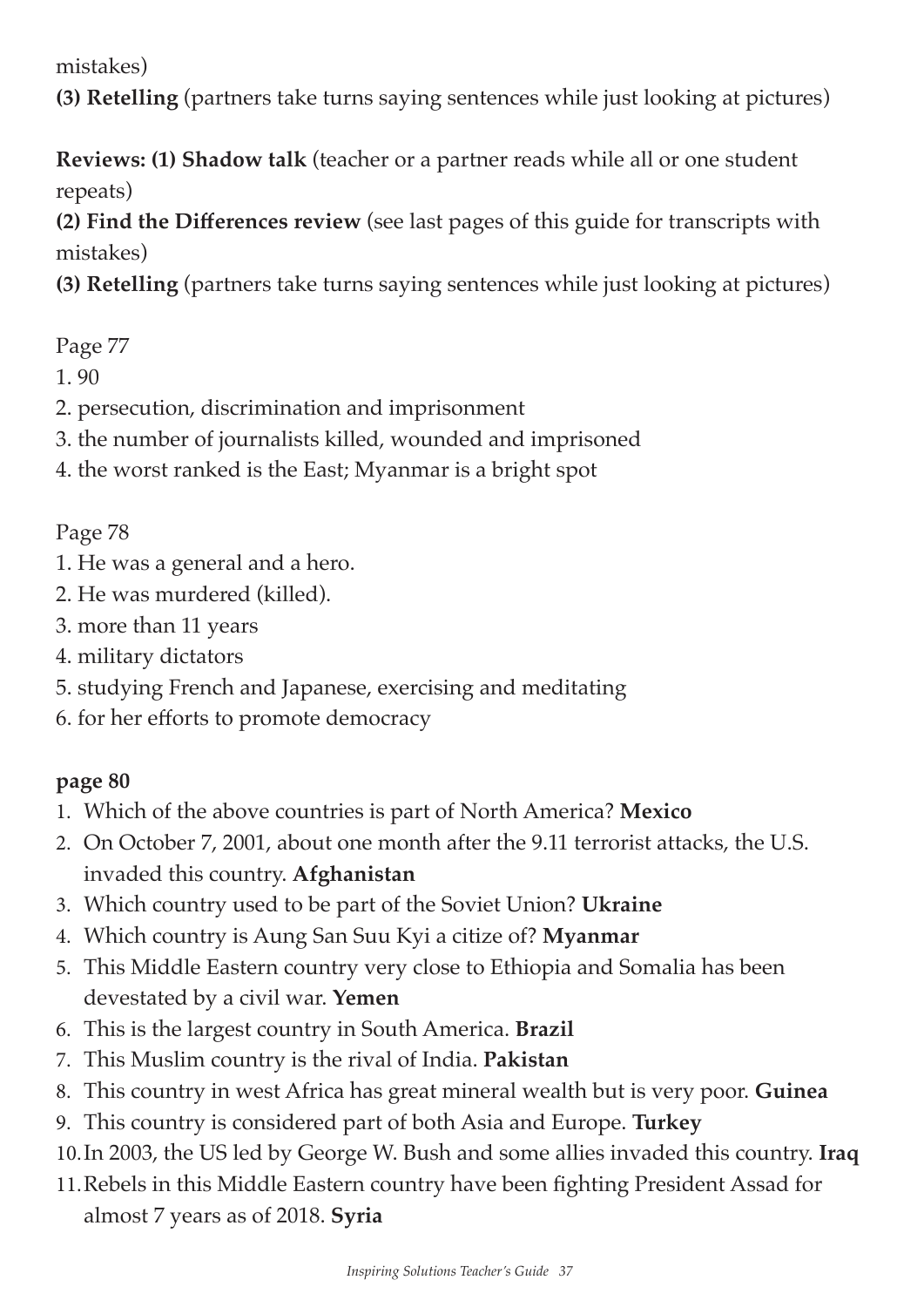12.The leader of this country, Muammar Gaddafi, was killed by rebels supported by the U.S. in 2011. Various groups in this country are still fighting as of 2018. **Libya** 13.This huge country in South Asia has the world's second largest population. **India** 14.Pirates from the east African country have attacked ships. **Somalia**

page 81

- 1. whistle <u>e</u> e) a high-pitched sound 2. democracy \_\_ f) a form of government whereby citizens have power 3. transparent \_\_ c) no secrets; see-through 4. ally \_\_ h) two persons or countries working towards a common goal 5. pass (a law) \_\_ d) to enact; to agree to put a rule into effect 6. penalty \_\_ a) a kind of punishment 7. poll \_\_ b) a survey to learn people's opinion on a subject
- 8. oppose \_\_ g) be against
- 1. whistleblower  $\equiv$  d) a person who says that an authority is acting inappropriately
- 2. accuse <u>section</u> b) claim someone did something wrong
- 3. corruption f) inappropriate activities
- 4. arrest <u>e</u>) police take a person they suspect of committing a crime
- 5. sue  $(v)$  g) demand money in court for wrongdoing
- 6. unarmed \_\_ a) without a weapon
- 7.  $spy(v)$  c) secretly observe
- There will be a <u>penalty</u> for handing work in late.
- She can whistle a lovely tune.
- We should not accuse him of a crime without evidence.
- Millions opposed the president when he ordered attacks on protesters.
- Japan and Germany were allies in World War II.

Page 83, Edward Snowden--Live!

1. pick up the phone, dial a number, write an email, make a purchase, travel on the bus carrying a cell phone, swipe a card somewhere

- 2. collect all information
- 3. identify a suspect and go to a judge to get a warrant
- 4. in advance, prior to an investigation
- 1. Which country wanted Japan to make a law to protect state secrets? **the US**
- 2. Was there much discussion within the government before passing the law? **No**
- 3. What do people say is required in a democracy? **Transparency**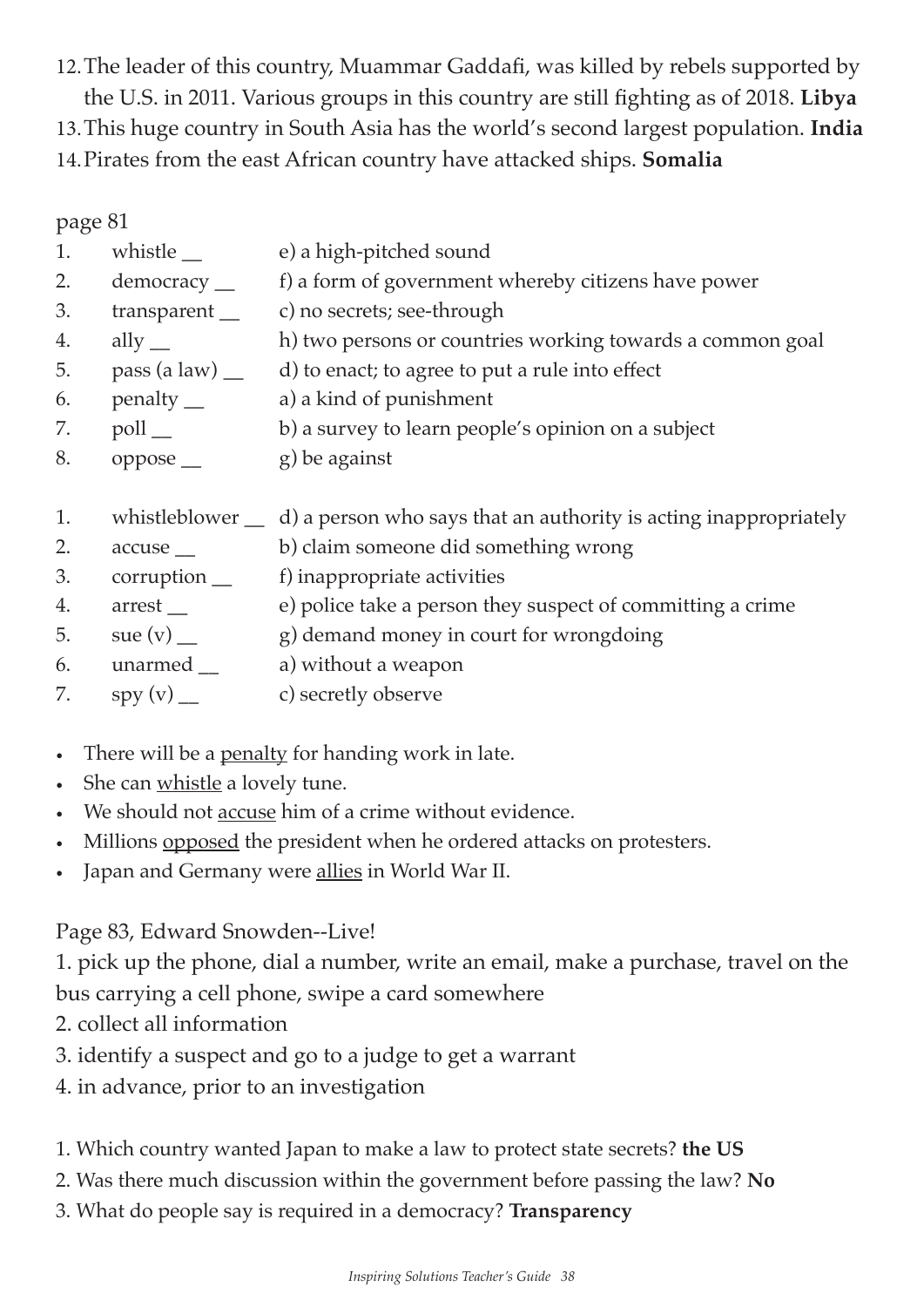#### Page 86

Minamata disease is caused by **severe** mercury poisoning. **Symptoms** include numb hands and feet, muscle **weakness**, and damage to hearing and speech. In the most severe cases **victims** die. The disease can affect unborn babies.

From 1932, the water around Chisso Corporation's chemical **factory** in Kumamoto was being polluted with mercury. This continued until 1968. The poison became **concentrated** in fish and shellfish in Minamata Bay and the Shiranui Sea. The disease first **appeared** in cats and dogs. The effects were severe enough that the condition was first called "dancing cat fever". Soon humans got the disease as well. Locals got poisoned when they ate fish and **shellfish**. However, the government and company did little to stop the pollution.

As of March 2001, 2,265 victims had been officially recognised as having Minamata **disease** and 1,784 of those died. Over 10,000 victims **received** financial compensation from Chisso. Chisso Corporation paid \$86 million in compensation, and in 2004 was **ordered** to clean up. On March 29, 2010, a settlement was reached to compensate uncertified victims.

A second outbreak of Minamata disease **occurred** in Niigata Prefecture in 1965 due to pollution by another company. The original Minamata disease and Niigata disease are considered two of four big **pollution** diseases of Japan. The other two are "Itai-itai" disease in Toyama caused by Cadmium poisoning and Yokkaichi asthma caused by Sulfur dioxide in Mie.

## **Page 87**

- 
- 
- 
- 
- 
- 
- 
- 
- 8. wages <u>example</u> being c) hourly pay

1. slavery \_\_ b) the practice of owning and controlling other people

- 2. factory <u>e</u> e) a place where goods are produced
- 3. undernourished g a person that lacks healthy food, vitamins, minerals, etc.
- 4. a mine <u>sample of</u> a place underground or in a mountain to get resources
- 5. desperate \_\_ a) a feeling of panic and hopelessness
- 6. orphan \_\_ d) a child with no parents
- 7. fair trade  $\qquad$  h) a movement to do business justly
	-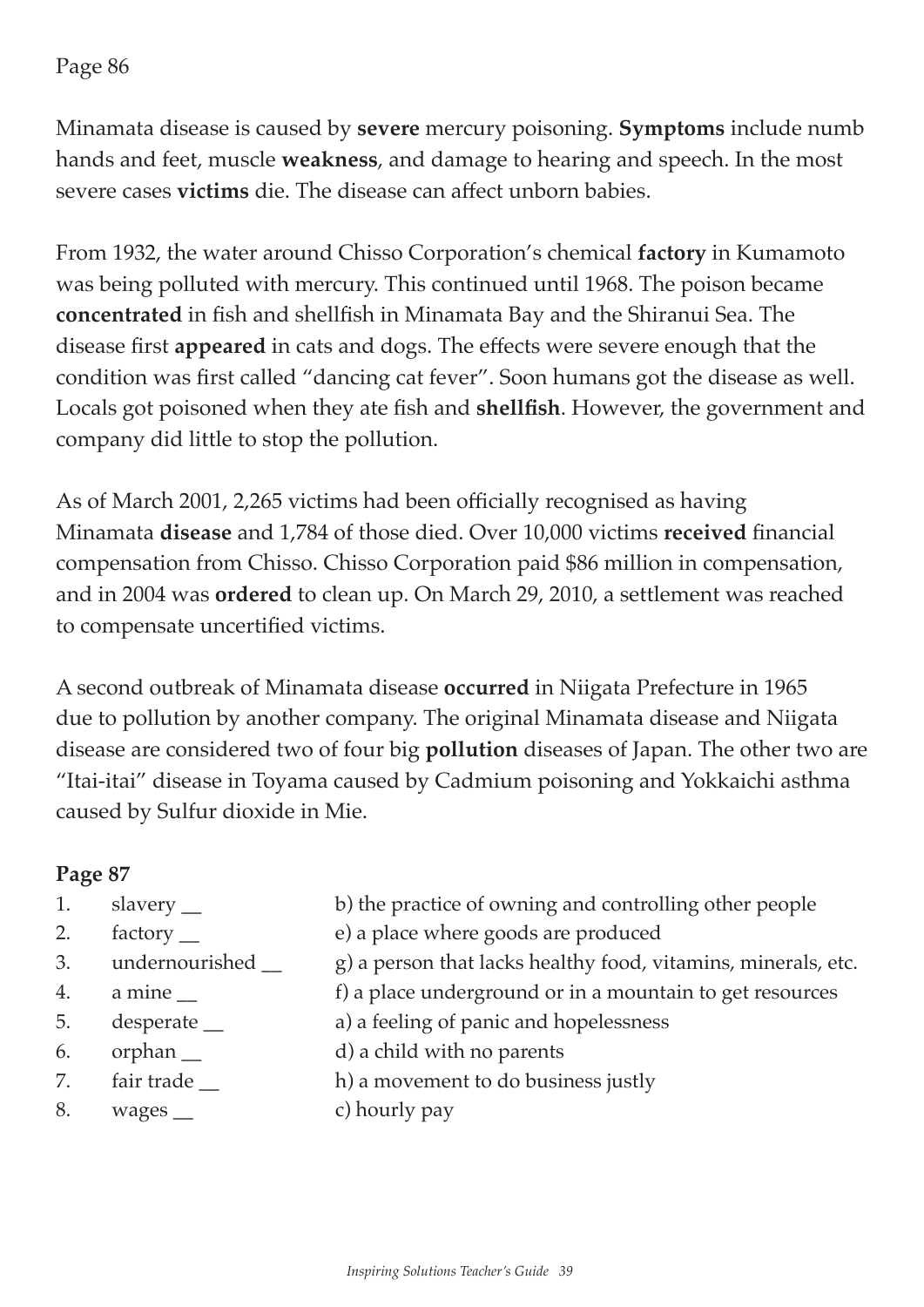- 1. article g) a report, often in a newspaper or magazine
- 2. industry \_\_ d) all the business related to a particular product
- 3. slave \_\_ a) a person who is forced to work, often in terrible conditions
- 4. mysterious \_\_ c) having unknown or unknowable aspects
- 5. recruit <u>executive</u> f) try to get someone to join something
- 6. abroad b) outside the country
- 7. observe e) watch
- Wages are very low for people working the fast food industry.
- Everyone at the factory has to work overtime.
- He doesn't read weather forecasts because he observes signs in nature.
- In winter, many companies recruit at universities for new employees.
- The pharmaceutical industry promoted several new vaccines.

## Page 89

1. False 2. True 3. False 4. False 5. True 6. True

Craig Kielburger--Live

- 1. South Asia, five countries
- 2. 12 to 16 hours
- 3. small things with great love
- 4. open their eyes and open their hearts

#### Page 90

- 1. they think they are beautiful
- 2. families might sell them; they might be kidnapped; some are ex-child soldiers who are orphans
- 3. increased wages and improved health and environmental conditions
- 4. coffee and chocolate

1. As a journalist, Nagai mainly wrote about d) international conflicts.

- 2. Who was protesting in Myanmar? a) Monks.
- 3. Who shot Nagai?
- c) Myanmar soldiers.

4. The award Nagai received is for b) brave journalists.